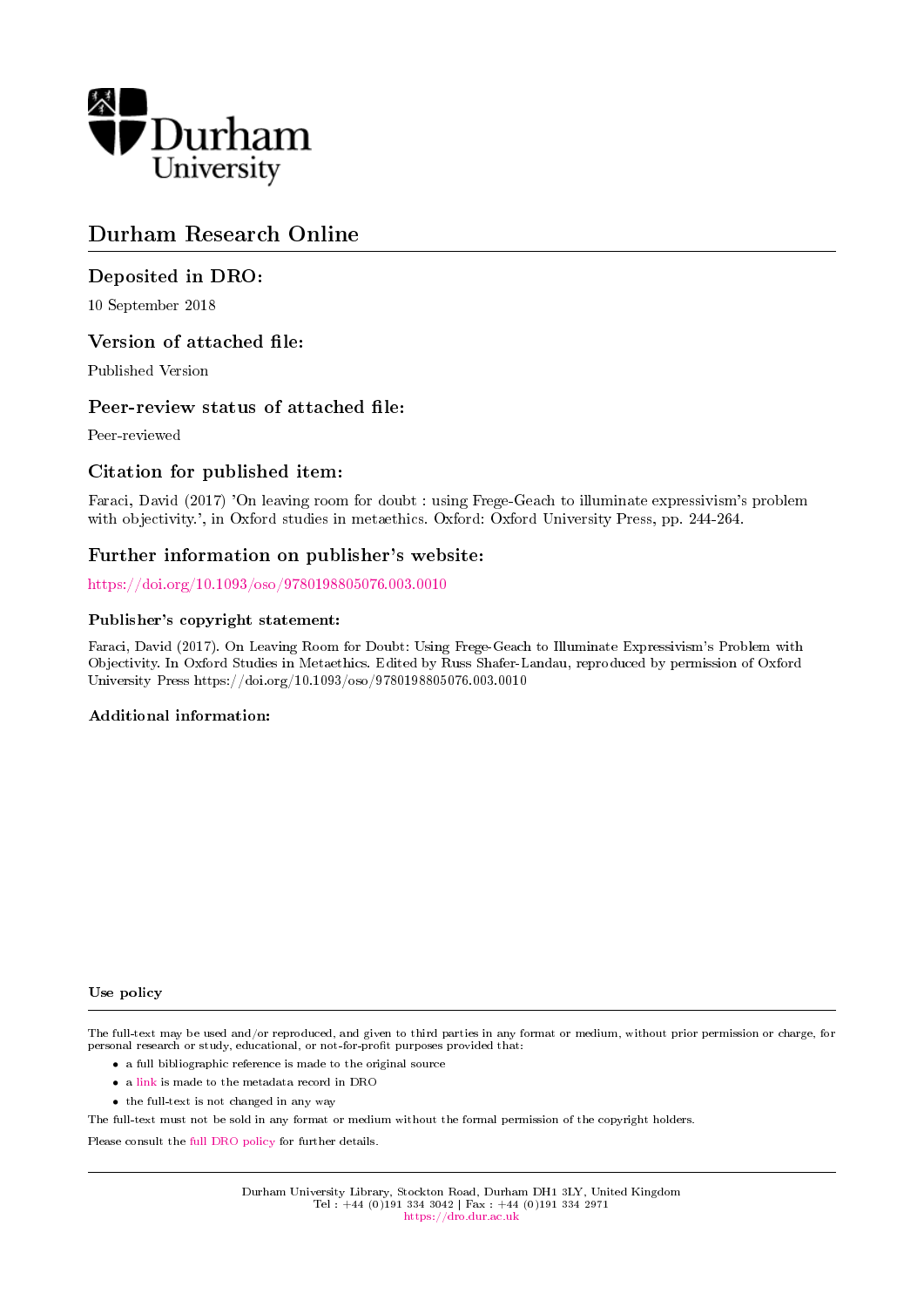# On Leaving Room for Doubt

# Using Frege–Geach to Illuminate Expressivism's Problem with Objectivity

### *David Faraci*

[The Frege–Geach] problem itself, while possibly a devastating objection to expressivism, is in a certain way a fluke—it does not, I think, answer to the deeper worries some of us have about expressivism. If God whispers in the ears of all the cognitivists that the Frege–Geach problem can be very neatly solved, I do not foresee a trend of conversion to expressivism.

#### (David Enoch, *Taking Morality Seriously*)

Expressivism holds that normative thought and language express noncognitive attitudes. In the literature, the central objection to the view has been the Frege–Geach problem: roughly, the charge that expressivist semantics cannot accommodate the fact that normative claims match ordinary descriptive claims in their logical behavior. Yet, as David Enoch suggests above, it seems few cognitivists are cognitivists *because* of this problem. Why, then, have they spent so much time on it, and comparatively little time laying out their "deeper worries?"

I suspect part of the explanation is that cognitivists understand these deeper worries to be primarily metaphysical. For instance, many cognitivists doubt that expressivism can accommodate their sense that normative truth must be *objective.* It seems to them that expressivists have "to believe that morality somehow depends on us, that the ultimate explanation of why it is that certain moral claims are true has something to do with us and our feelings and attitudes" (Enoch 2011, 36).

Yet no matter how obvious this might seem, expressivism is not a metaphysical view, at least not straightforwardly, but rather a view about normative thought and language. And many expressivists—in particular, quasi-realists<sup>1</sup>—

<sup>&</sup>lt;sup>1</sup> Most notably, Simon Blackburn (e.g. 1998) and Alan Gibbard (e.g. 2003).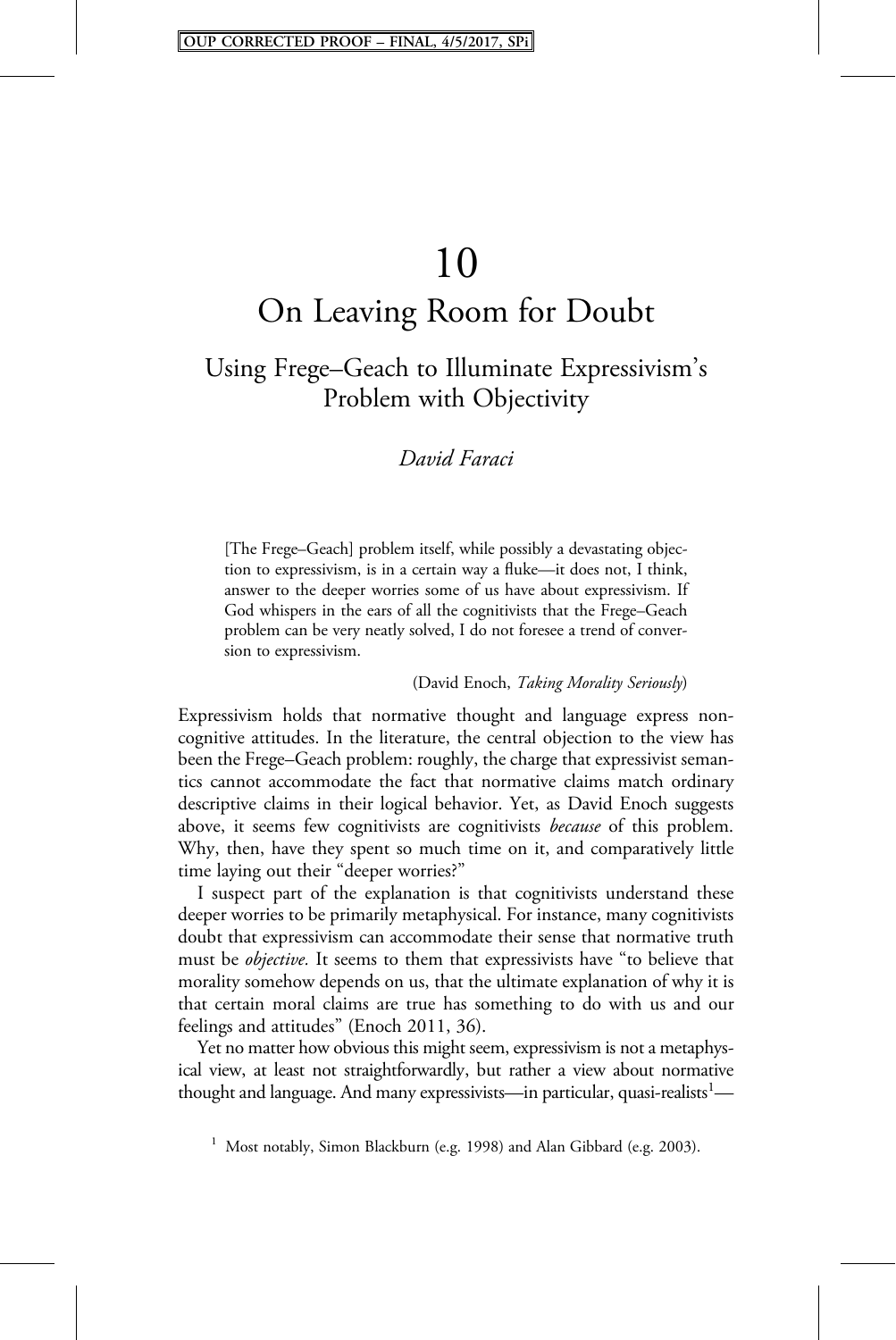claim they can ultimately accommodate all of cognitivists' (or at least the folk's) metaphysical talk. Not only is there normative truth, they maintain, but it is *objective*, it reflects normative *facts*, and it concerns normative *properties.*<sup>2</sup> Cognitivists might still worry that expressivists are failing to capture the *spirit* of such talk. But these are difficult charges to make stick.

In hopes of making these charges stick, I propose a shift in strategy. Rather than trying to directly draw out the metaphysical commitments of expressivist views, cognitivists should draw out the *semantic* commitments of their own. They can then ask whether expressivist semantics are compatible with those commitments.

This chapter showcases the proposed strategy with respect to intuitions concerning objectivity. In what follows, I introduce two claims about thought and language that, I suggest, represent these intuitions. I then argue that popular expressivist views cannot accommodate the claims in question if they are to solve "the negation problem"—part of Frege–Geach. If successful, this shows that many prominent versions of expressivism really *do* have a problem with objectivity. But, significantly, it does so without requiring any assumptions about what expressivist metaphysics looks like (if there even is such a thing). As an added bonus, Frege–Geach turns out to be relevant to some of cognitivists' "deeper worries" after all.

The bulk of the chapter is a defense of the thesis that popular expressivist solutions to the negation problem require rejection of a particular claim about normative predicates (introduced in §10.2). First, however, I explain why I take this claim to represent "deeper worries" about objectivity. I also consider the extent to which expressivists themselves should find my arguments troubling.

#### 10.1 LEAVING ROOM FOR DOUBT

**Room for Doubt** It is conceptually possible that there are no true substantive normative claims.

**Room for Doubt** (from here, simply **Doubt**) tells us that it is coherent to wonder whether anything is good or bad, right or wrong, virtuous or vicious, what we ought (not) do, what we have normative reason to (not) do, etc.<sup>3</sup> Somewhat more simply, **Doubt** tells us that it is coherent to doubt

<sup>&</sup>lt;sup>2</sup> This has not come without its own costs, as some worry that this "creeping minimalism" does *too* good a job of breaking down the barriers between expressivists and cognitivists, failing to distinguish the views. See especially Dreier (2004).

 $3$  On some views, I could simply say that substantive normative claims are those that entail the existence of normative reasons. I don't frame things this way in part because I don't wish to give the false impression that my arguments depend on any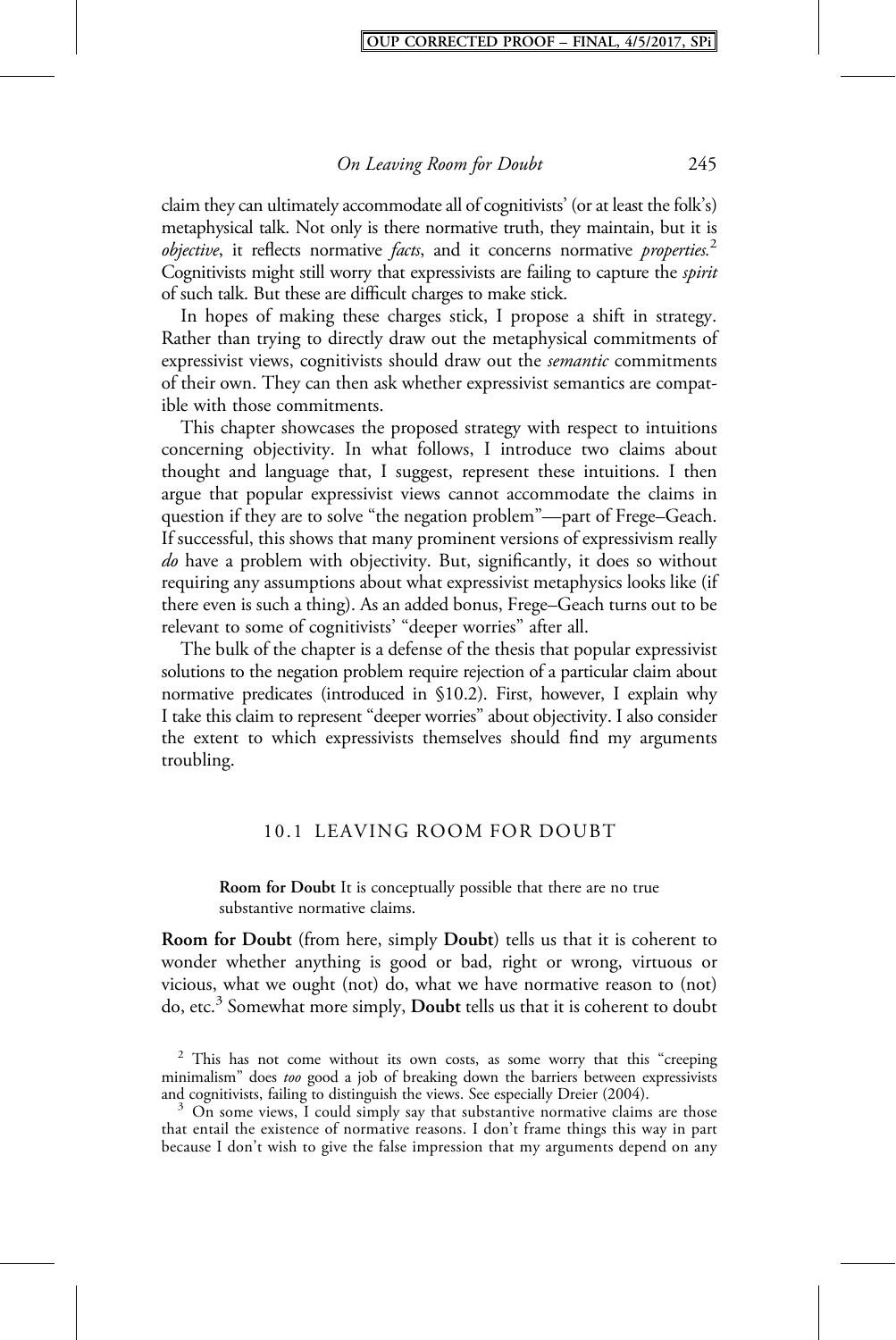whether there is any truth about *what to do*, any answer to our deliberative questions—for substantive normative claims provide answers (or at least entail that there are answers<sup>4</sup>) to such questions.<sup>5</sup> Standard examples of substantive normative claims are "lying is wrong," "pleasure is good," and "courage is virtuous." Normative claims that are *not* substantive are claims that employ normative terms but do not entail that there is an answer to the question of *what to do* (let alone what that answer might be). Uncontroversial examples of non-substantive normative claims are more difficult to find, but possibilities include "nothing is wrong," "desires are non-normative," and "one ought to promote the good." <sup>6</sup> (Given its relationship with nihilistic doubt, a useful test for the substantiveness of a normative claim is whether it is a claim that a normative nihilist—here, someone who believes that all substantive normative claims are necessarily false—could coherently accept. Arguably, each of the examples just mentioned passes this test.)

Some expressivists seem perfectly happy to deny **Doubt**. Perhaps most famously, R.M. Hare (1972) argues against the coherence of worrying that "nothing matters."<sup>7</sup> Simplifying a bit, for Hare there is no sense in which things might matter other than one grounded in their mattering *to* someone. And things clearly matter to people.<sup>8</sup>

sort of reasons primacy. Nevertheless, since such views are fairly popular at the moment, mentioning this may help some gain a clearer picture of what I'm talking about.

<sup>4</sup> When combined with non-normative facts about the actual world. This is why "lying is wrong" is a substantive normative claim even though there are possible worlds

 $5$  My project relies heavily on the intuitive idea that some normative standards, such as (most think) moral ones, answer the question of *what to do* in a way that others, such as the rules of games, do not. There are some, even among cognitivists, who deny the coherence of this distinction. See, e.g., Baker (m.s.), Copp (1997), and Tiffany (2007). Unfortunately, I cannot address their arguments here, though for a sophisticated (and frankly just cool) attempt to meet the challenge head on, defining substantive normativity<br>in contrast to its non-authoritative cousins, see McPherson (m.s.).

 $\frac{6}{10}$  This last supposing (controversially!) there is some relevant analytic connection between the evaluative and the normative.

 $^7$  Hare was arguably not an expressivist per se. Regardless, expressivism is a sufficiently close intellectual descendent of Hare's prescriptivism to make his views relevant here.

<sup>8</sup> An anonymous reviewer points out that this is actually consistent with **Doubt**, since it is *conceptually* possible that no one cares about anything. That's true, but if we take it as given that people care about things, Hare's view is inconsistent with the *epistemic* possibility of nihilism, which is related to **Doubt** (but which I don't include in the official statement of **Doubt** since my focus here is thought and language, not knowledge).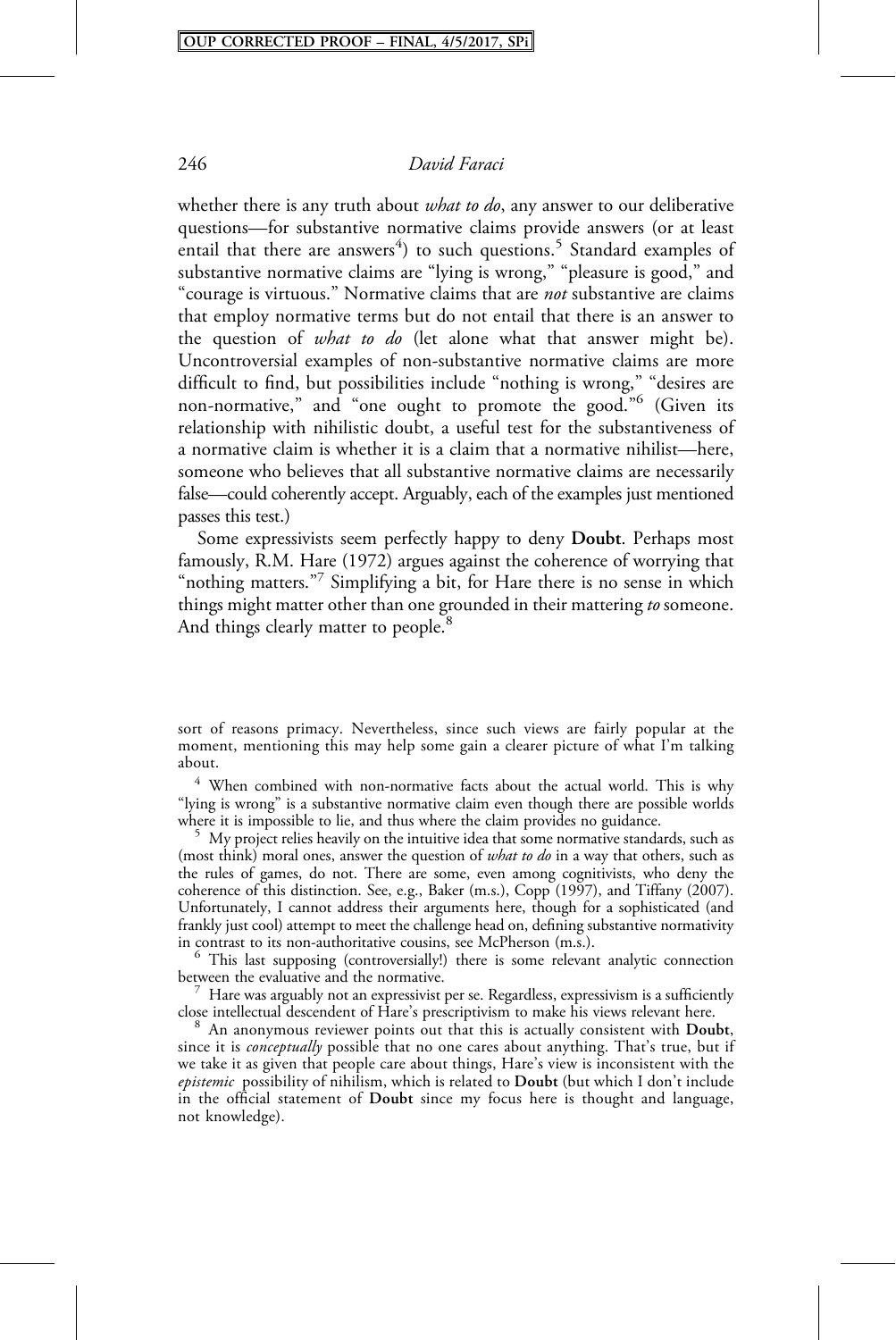Cognitivists are typically unimpressed by Hare's remarks.<sup>9</sup> As Derek Parfit (2006) tells us, there seems to be a sense of "matters" that Hare is failing to acknowledge. This is the sense in which something's mattering is an *objective* fact about value or normative reasons—one that is not ultimately grounded in our attitudes towards it (or at least *may* not be, so far as our concepts are concerned).

What matters here is that *if* Parfit and others are right that our concepts make room for objective normative truth, surely it is coherent to wonder whether such truth really is "out there" after all. We should be able to entertain doubt about normative truth just as we can about other (potentially) objective domains, such as when we ask our undergraduates to consider Cartesian doubt about the external world. We do not ask them to *accept* skepticism or nihilism about the external world, only to recognize that such views are coherent, given that there is a potential gap between what *seems* to be the case and what *is.* This is the sense in which **Doubt** represents intuitions about normative objectivity.

**Doubt** strikes me as clearly and obviously true. I suspect many will share this view. And I think those with relevant intuitions about objectivity *should* share this view. Of course, intuitions about what is conceptually possible are fallible. Some people believe that there can be true contradictions; others think this conceptually impossible. *Someone's* views here are failing to line up with the truth.<sup>10</sup> So while I think that it should at *least* count as a significant theoretical burden to rule out as conceptually incoherent something as apparently common as nihilistic doubt about normativity, Hare's view might still carry the day.

But I also suspect that not all expressivists will be so quick to reject **Doubt**. As already mentioned, contemporary expressivists seem generally less willing than their mid-century counterparts to explain away or dismiss as confused apparent features of normative discourse. I submit that **Doubt** represents such a feature. If any expressivists agree—or find **Doubt** independently plausible—then my arguments here should worry, or at least interest, them. I will say no more, though, about who should or will wish to embrace **Doubt**. My thesis is not that expressivism *must* accommodate it, only that common forms of expressivism *cannot* do so*.* This is because **Doubt** supports a further claim about normative semantics which they also cannot accommodate.

<sup>9</sup> Though even a few cognitivists have tried (wildly unsuccessfully, in my view) to argue for nihilism's incoherence (though not in those terms). For presentation and criticism of such arguments, see, e.g., Dworkin (1996), Olson (2010), Pigden (2007), Sinnott-Armstrong (2006), and Tännsjö (2009).

 $10$  Well, assuming this isn't a true contradiction . . .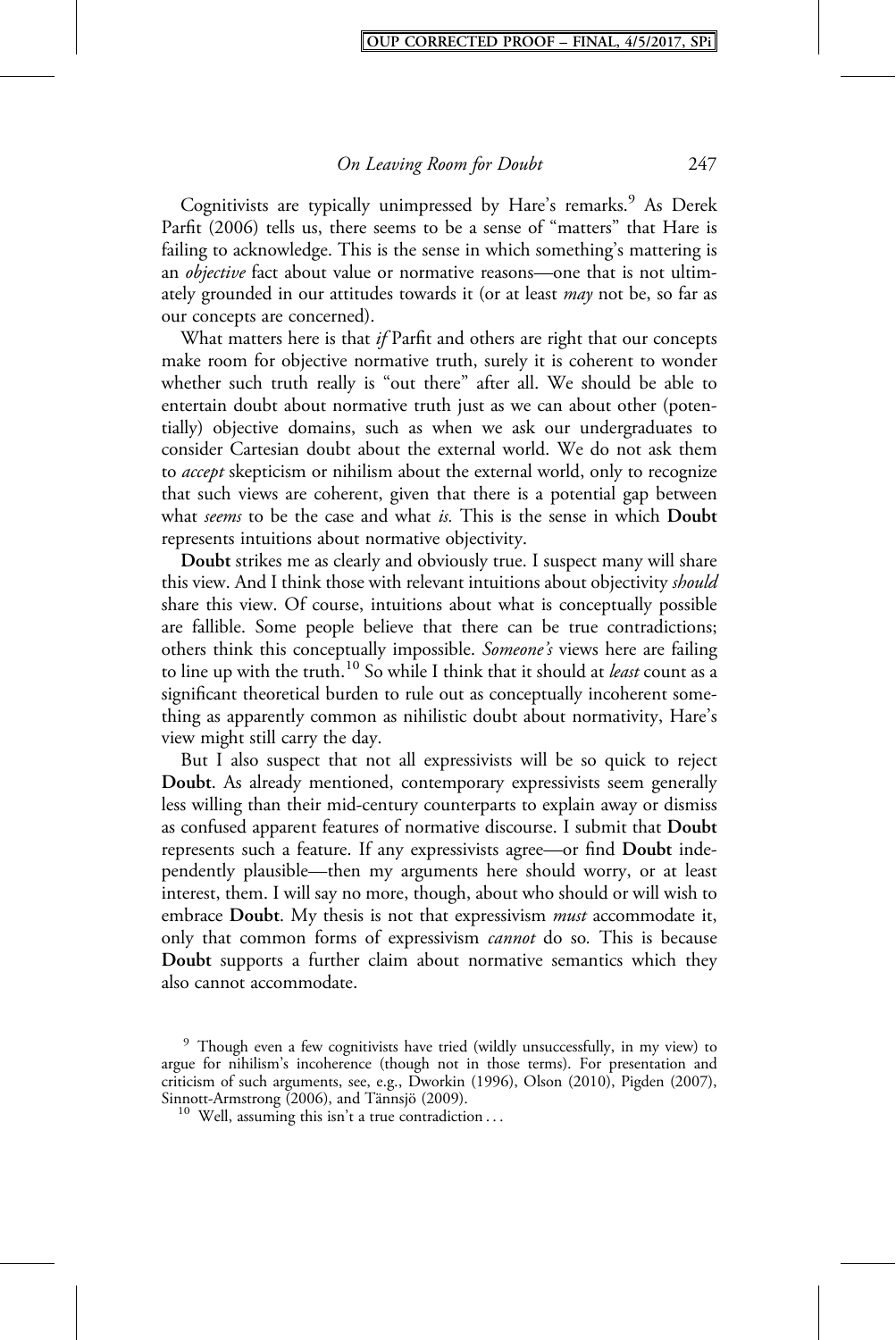#### 10.2 THE NO NORMATIVE EXHAUSTION THESIS

Again, substantive normative claims answer (or at least entail that there is an answer to) the question of *what to do*. Such claims typically employ normative predicates (or concepts) like "is good,"<sup>11</sup> "is bad," "is a normative reason," etc. One way to think about what makes a normative claim substantive is that it does not merely use or mention one of these predicates, but entails that something *is so predicated.* Following this thought, I will characterize *substantive normative predicates* as follows:

**Substantive Normative Predicate** P is a substantive normative predicate iff any claim that entails  $\exists x(Px)$  (where x is non-normative<sup>12</sup>) is a substantive normative claim.<sup>13</sup>

Now, take a set of predicates, S:  $\{P_1, P_2, \ldots, P_n\}$ . Suppose S exhausts conceptual space such that, as a matter of conceptual necessity, for every subject X, X is predicated by some member of set S (X is  $P_1$  or X is  $P_2$  or  $\dots$ or X is Pn). Call sets of predicates that meet these conditions *exhaustive predicate sets.*

I want to suggest that if **Doubt** is true, we should further accept:

**The No Normative Exhaustion Thesis** No exhaustive predicate set is composed entirely of substantively normative predicates.

To see the basic idea, suppose that two predicates, "matters positively" and "matters negatively," constitute an exhaustive predicate set. As a matter of conceptual necessity, everything matters either positively or negatively. If that were the case, then *of course* it would be incoherent to wonder whether anything matters, for all things would matter either positively or negatively.

For **The No Normative Exhaustion Thesis** (from here, simply **Not Exhaustive**) to follow from **Doubt**, we need two assumptions. First, **Not Exhaustive** must be a claim about "conceptual predicates," not just linguistic ones. Otherwise, **Doubt** fails to support **Not Exhaustive** insofar as it is

<sup>11</sup> Again, I'm assuming here a tight connection between the evaluative and the normative. Perhaps this is a mistake. For instance, it might be conceptually possible that while certain things are good, there's nothing I ought to do about it. (Indeed, this might be true even if it is conceptually necessary that one ought to promote the good. Suppose, for instance, that ought implies can and that we are simply incapable of promoting any of the things that are good.) Nevertheless, this possibility seems precious

 $12$ <sup>2</sup>This is to accommodate the fact that, e.g., "one ought promote the good" is arguably non-substantive.

 $13$  Note that this accords well with the fact that "pleasure is good; pain is bad" is a substantive normative claim, while "nothing is good; nothing is bad" is not.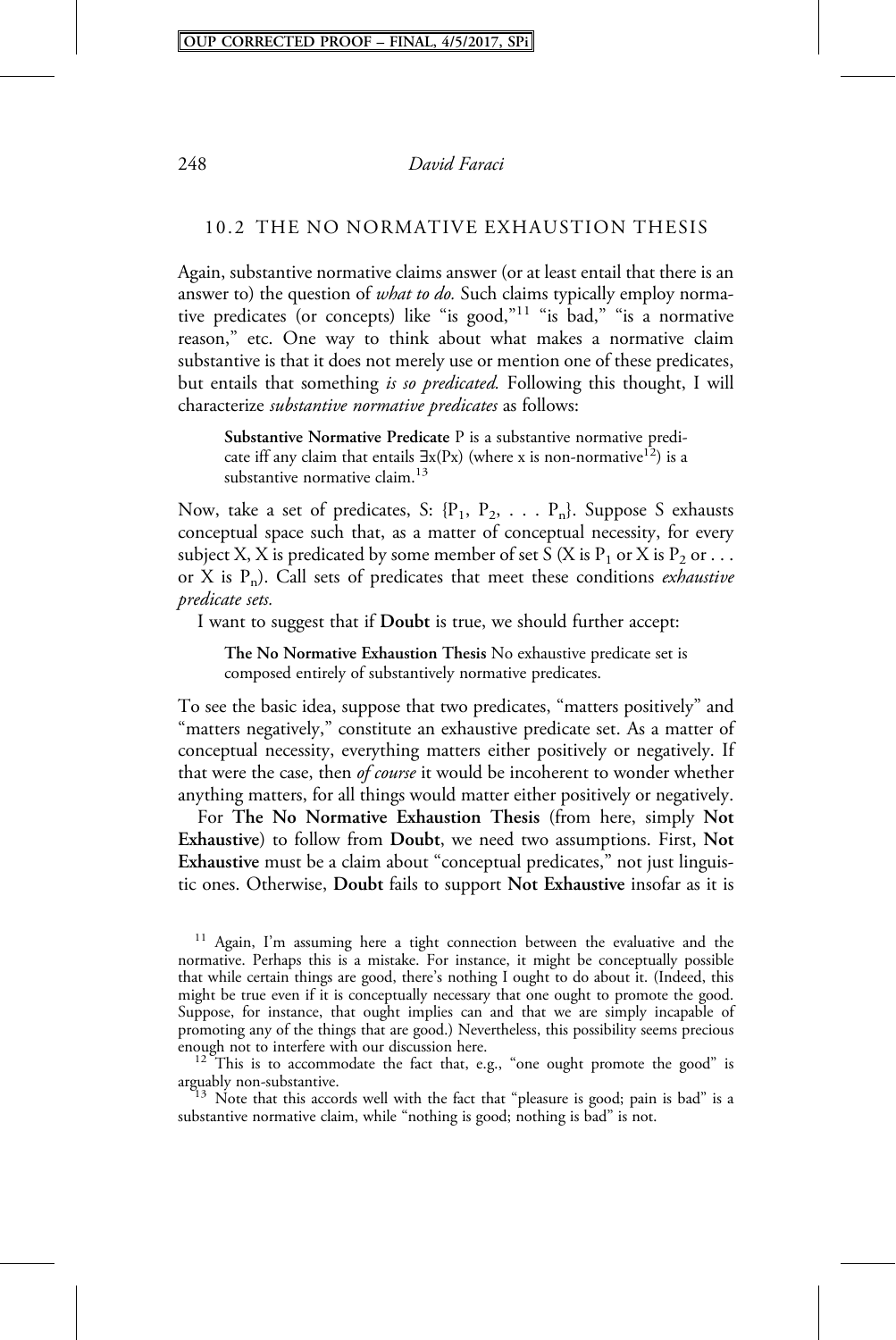possible that there are coherent nihilistic doubts (a fact about normative thought), but the right semantic theory entails that the terms necessary to express it don't exist in any language (a fact about normative language). This narrows the target of my arguments to forms of expressivism that are about normative thought, as well as language. My impression is that most actual expressivists have such ambitions.<sup>14</sup>

To see the second assumption required to get from **Doubt** to **Not Exhaustive**, consider the predicate set {"is wrong," "is not wrong"}. I take this to be an exhaustive predicate set. But suppose one takes the view that, conceptually, wrongness can only apply to actions, and thus that if X is not an action—say, if it's the number 2—the question of wrongness simply doesn't apply. Thus, it is neither the case that 2 is wrong, nor that 2 is not wrong. Or suppose that X is "what the present King of France just did." Again, perhaps it is neither the case that  $X$  is wrong nor that  $X$  is not wrong. Thus, while intuitively {"is wrong," "is not wrong"} seems like an exhaustive predicate set, the existence of phenomena like category error and presupposition failure may suggest that there *are* no true exhaustive predicate sets.

Given this, the definition of "exhaustive predicate set" will need to be amended to make room for things like category error and presupposition failure—presumably, limiting the scope of possible values for x in certain relevant ways. This should not be difficult (though I won't make good on that claim here). But once accomplished, a problem remains. If nihilistic doubt *itself* involves such phenomena, **Doubt** would fail to support **Not Exhaustive**. Suppose, for instance, that nihilism is best understood as the view that all substantive normative claims involve presupposition failure. In that case, "is wrong" and "is not wrong" could both be substantive normative predicates, and this would pose no threat to the possibility of nihilistic doubt.

Earlier, I defined nihilism as the view that all substantive normative claims are necessarily false, which rules out the suggestion that nihilism involves presupposition failure.<sup>15</sup> But this is not a problem that can be solved by definitional fiat. To meet the challenge, I would need to show that

<sup>14</sup> Perhaps some will find "merely semantic" expressivism promising (some have implied that they would, in discussion). For my own part, I fail to see the appeal. If normative thought encourages us to take seriously something our semantics obfuscates, that just looks to me like an excellent reason to change our language. If merely semantic expressivism is true, let us be revolutionary cognitivists! In any case, I continue to speak primarily in linguistic terms, rather than conceptual ones, because I am engaging with the Frege–Geach literature, which is typically framed in linguistic terms. My thanks to Walter Sinnott-Armstrong and two anonymous reviewers for pointing out the value in addressing

 $15$  Assuming presupposition failure renders claims neither true nor false.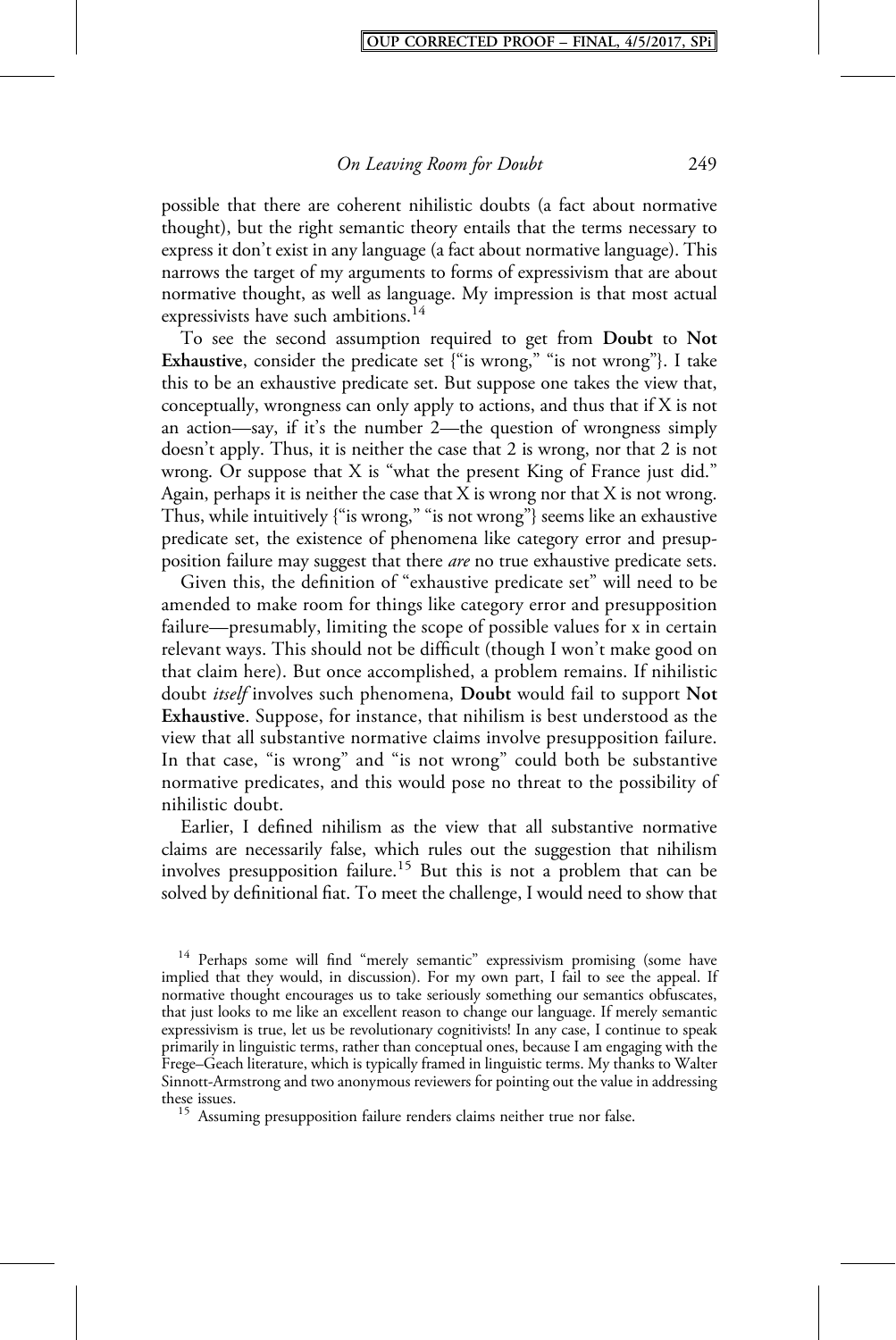the sort of commonplace nihilistic doubt supported by intuitions about normative objectivity involves first-order denial of substantive normative claims, rather than something like presupposition failure. This is too large a task to be completed here. However, two things should be noted. First, in order for my argument to go through, it does not have to be the case that *all* nihilistic doubt is as I've described, only that *some* is. And it is quite plausible that the sort of doubt experienced by, say, angsty teenagers accords with my definition. Second, even if I am wrong, this would complicate matters, but not necessarily eliminate the relevant challenge to expressivism.

In any case, I continue on the presumption that **Doubt** supports **Not Exhaustive**. In what remains, I argue that popular forms of expressivism cannot accommodate **Not Exhaustive** if they are to solve the negation problem. If I'm right that intuitions about normative objectivity support **Doubt**, and that **Doubt** supports **Not Exhaustive**, this illuminates a tension between those intuitions and expressivism. I will not prove that *no* forms of expressivism can accommodate **Not Exhaustive**. <sup>16</sup> Nevertheless, I believe my arguments clarify some of cognitivists' deeper worries about the view. Any expressivists who share or wish to address such worries, or who agree that **Doubt** and **Not Exhaustive** are independently plausible, should be motivated to search for forms of expressivism that fare better.

#### 10.3 THE NEGATION PROBLEM

Consider the claims:

- S1. Murdering is wrong.
- S2. Murdering is not wrong.

I contend that prominent forms of expressivism cannot both (a) explain why S1 and S2 are inconsistent and (b) maintain that exactly one of "is wrong" and "is not wrong" is a substantive normative predicate.<sup>17</sup> Accomplishing (a) is necessary for solving the Frege–Geach problem. Accomplishing (b) is

<sup>16</sup> For one thing, my arguments depend on the claim that expressivists *need* a special semantics. Some hold, by contrast, that expressivism can be a purely metasemantic theory. See, e.g., Silk (2014) and Sinclair (2011). Whether "metasemantic expressivism" runs afoul of intuitions about objectivity must be left for consideration elsewhere.

 $17$  This particular example is somewhat problematic, given that some take murdering to be wrong by definition. I use this example because it is the one employed by Mark Schroeder (2008). Since I rely on Schroeder's discussion of relevant issues further on in the chapter, I use his example for consistency. It should be obvious that nothing significant turns on this choice.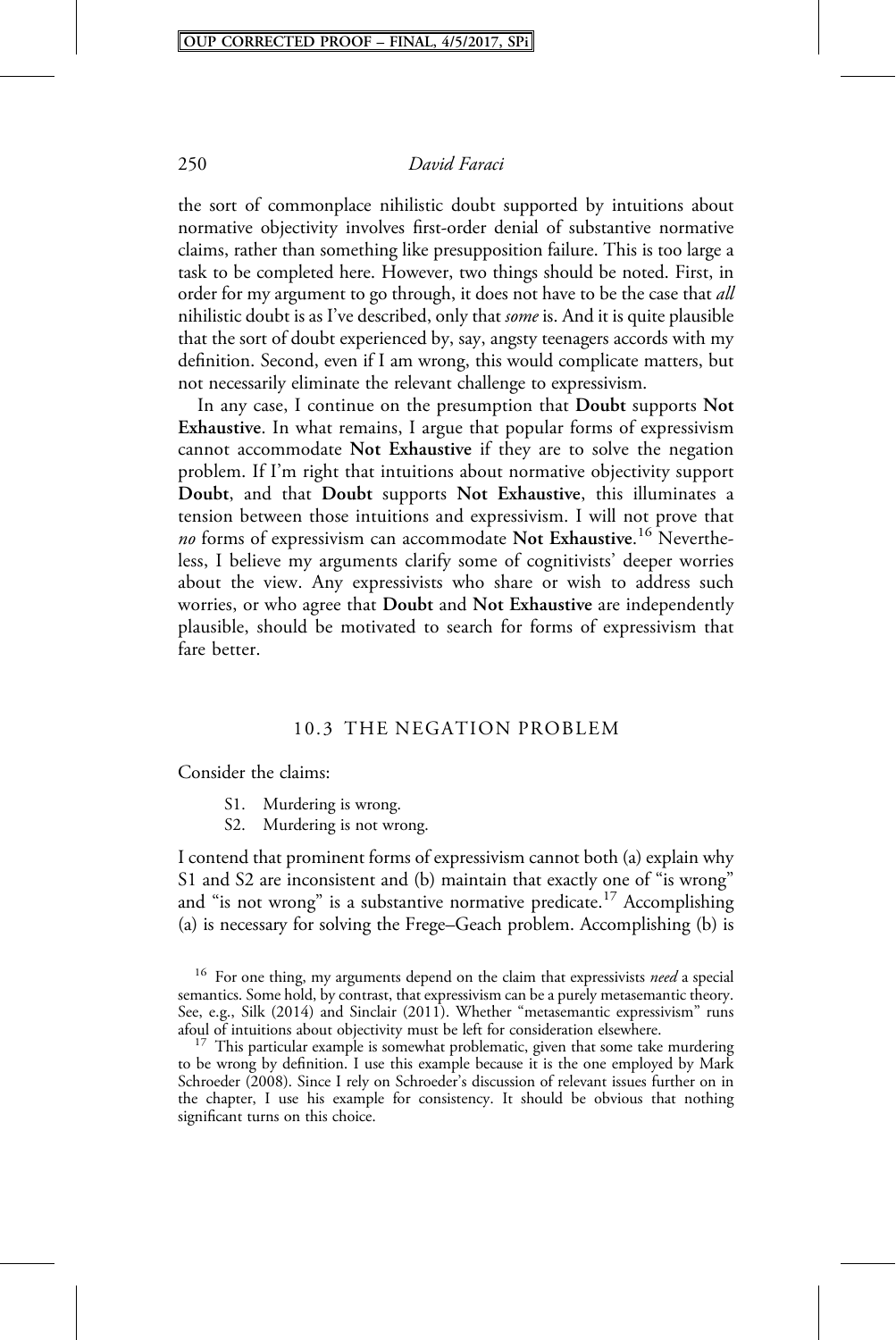necessary for accommodating **Not Exhaustive**, since "is wrong" and "is not wrong" form an exhaustive predicate set.<sup>18</sup>

I proceed as follows. First, drawing on Mark Schroeder's (2008) discussion, I consider two generalized expressivist strategies for explaining the inconsistency of S1 and S2.<sup>19</sup> Schroeder pursues one of these, rejecting the other for reasons I recount below. In §10.4.1 and §10.5.1, I consider what I take to be the only plausible strategies available to the Schroeder-style expressivist for accommodating **Not Exhaustive**. I argue that these strategies are overwhelmingly likely to fail. In §10.4.2 and §10.5.2, I consider whether expressivists taking the line Schroeder rejects fare any better with respect to accommodating **Not Exhaustive**. I conclude that they do not.

#### **10.3.1 Inconsistency for Expressivists**

S1 and S2 are inconsistent. It is natural to think that this is because their *contents* are inconsistent. It is also natural to think that if I were to assert both S1 and S2, *I* would be inconsistent (in the sense that I would be rationally criticizable in a certain way). Finally, it seems clear that if I assert S1 and you assert S2, we thereby disagree.<sup>20</sup>

Unlike the cognitivist, the expressivist cannot accept that S1 and S2 are inconsistent because they have inconsistent propositional contents ("murdering is wrong" and "murdering is not wrong," respectively). This is because, for the expressivist, S1 doesn't *have* propositional content in the way it does for the cognitivist.<sup>21</sup> Rather, for the expressivist, S1 and S2 must be inconsistent because *the attitudes they express* are inconsistent (Schroeder 2008,  $39-41$ .<sup>22</sup>

Return now to the wrongness of murdering. As Schroeder (2008, 44–5) points out, there are a number of relevant conditions you might be in with

<sup>18</sup> Denying this won't avoid the problem, just force a move to whatever predicates are such that nihilists can coherently assert "X is  $\hat{P}_1$ " and thereby contradict some substantive normative claim "X is  $P_2$ ."

<sup>19</sup> Schroeder draws on Unwin (1999) and (2001) in his presentation of the problem. Schroeder discusses alternative proposed solutions from Blackburn (1988), Dreier (2006), Gibbard (2003), and Horgan and Timmons (2006). According to Schroeder, most of these proposals fail for the same reason, to be discussed shortly. Though I will not discuss any specific proposals, the relevant discussion below applies indirectly to those mentioned here.<br><sup>20</sup> All assertions presumed sincere and non-equivocating.<br><sup>21</sup> Many expressivists will accept that S1 and S2 express propositions understood in a

minimalist sense, but it is widely agreed that this cannot do the relevant explanatory work

 $22$  At least for "semantic expressivists." See note 16.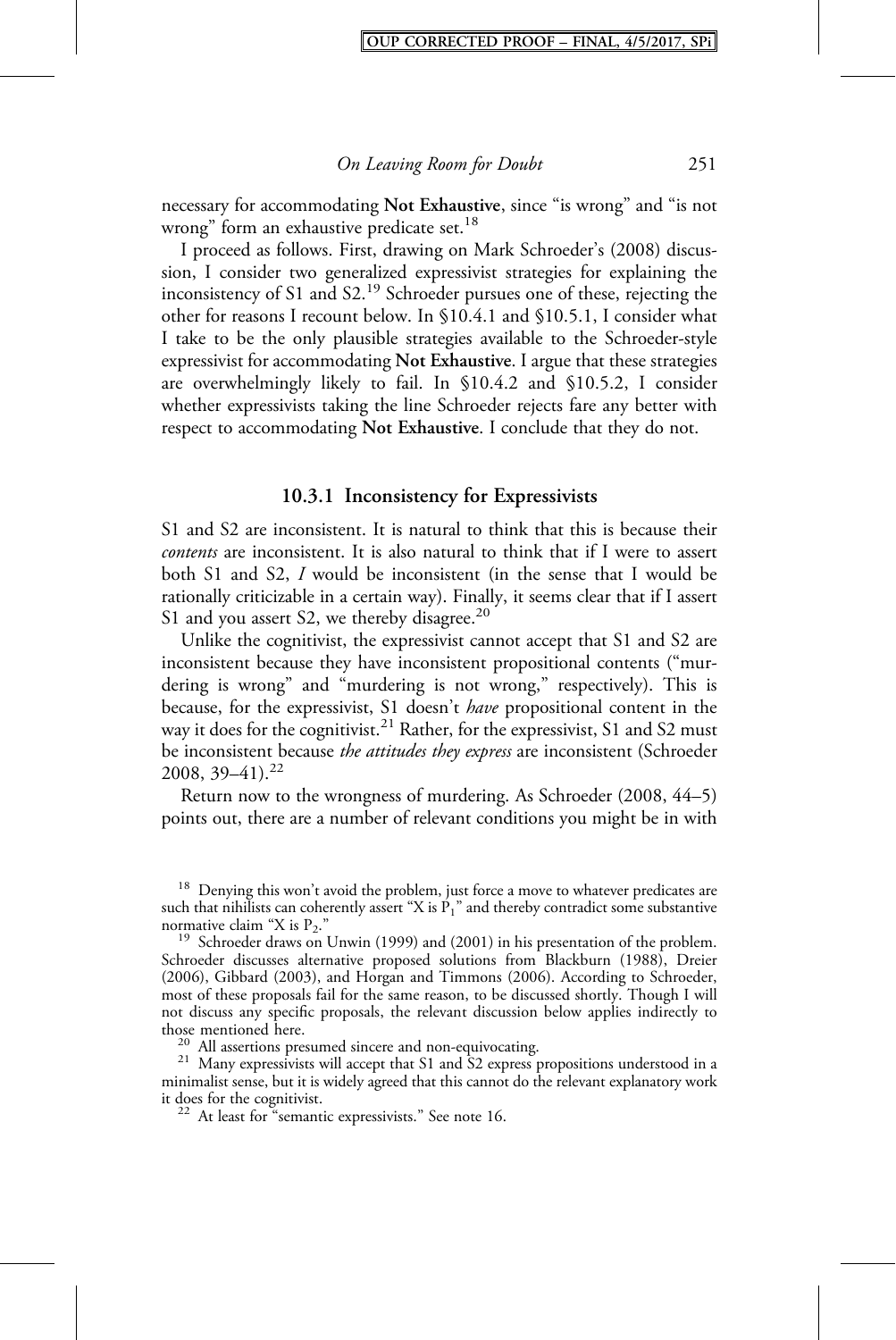respect to the proposition that murdering is wrong, differing only<sup>23</sup> in where, if anywhere, we place a "not." It might be that:

- S3. You judge that murdering is wrong.
- S4. You do not judge that murdering is wrong.
- S5. You judge that murdering is not wrong.
- S6. You judge that not murdering is wrong.

Cognitivists have no trouble making sense of these different conditions; they just take "judge" to mean "believe." What of the expressivist? Following Schroeder, consider an expressivist who holds that to judge something wrong is to DISAPPROVE of it, where DISAPPROVAL is a particular non-cognitive attitude.<sup>24</sup> Now the expressivist tries to translate each of the states you might be in:

- 3E. You DISAPPROVE of murdering.
- 4E. You do not DISAPPROVE of murdering.
- 5E. You . . . ???
- 6E. You DISAPPROVE of not murdering.

Apparently, the expressivist has no way of differentiating between merely not thinking that murdering is wrong (S4) and thinking that murdering is not wrong (S5). The reason is simple. For the cognitivist, in each case one bears or does not bear a particular cognitive attitude (belief) towards a predicative proposition, which has both a subject (murdering) and a predicate ("is wrong"). But for the expressivist, the *non-*cognitive attitude (DISAP-PROVAL) is borne simply towards an action—murdering. And so the expressivist has one less "slot for the not."

At this point, Schroeder (2008, 45–8) argues, the expressivist has two options. First, she can introduce a new attitude. She can say that the translation includes:

5E. You TOLERATE murdering.

But in order to go this route, Schroeder argues, the DA-expressivist (for "distinct attitudes") must maintain that DISAPPROVAL and TOLERANCE are distinct, primitive, non-cognitive attitudes that are nevertheless (and it might seem, inexplicably) inconsistent. For Schroeder, this is a deal-breaker. (More on this in §10.4.2.)

<sup>&</sup>lt;sup>23</sup> Modulo the grammatically necessary "do" in S4.<br><sup>24</sup> Throughout, I use small capital letters to denote "special" non-cognitive attitudes. These attitudes are not necessarily those that we associate with the names given them. Thus, DISAPPROVAL may not be the attitude commonly referred to as "disapproval." Rather, it is a stand-in for some expressivist-friendly wrongness-connoting non-cognitive attitude.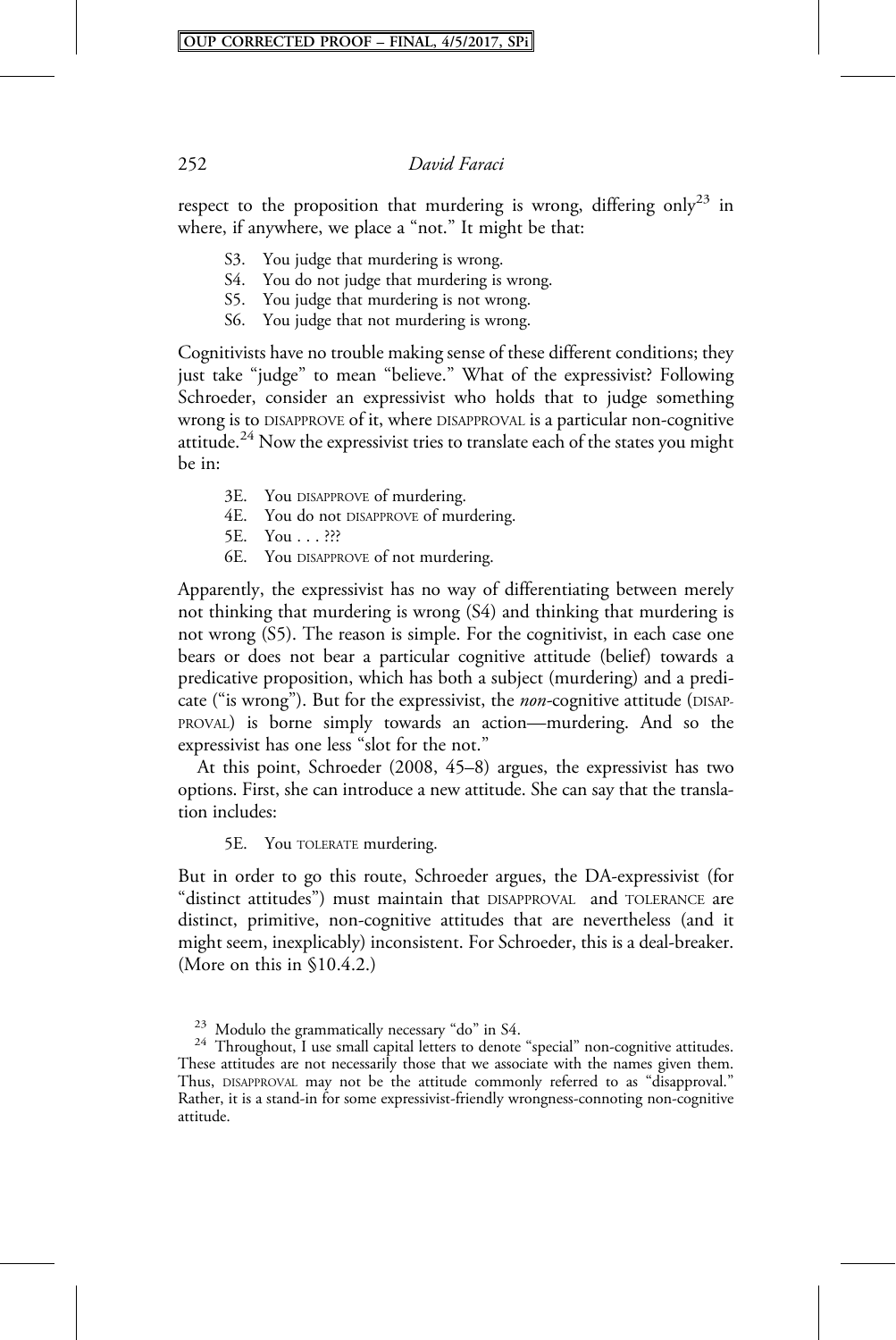The other option for the expressivist is Schroeder's (2008, 58–61) route, which involves *making* another slot for the not. The way to do this is to follow the cognitivist's example by introducing a general non-cognitive attitude that can be borne towards something with two "slots," rather than simply towards an action. Schroeder calls this umbrella attitude BEING FOR, and it allows the expressivist to understand S3–S6 as follows:

- 3F. You are FOR blaming for murdering.
- 4F. You are not FOR blaming for murdering.
- 5F. You are FOR not blaming for murdering.
- 6F. You are FOR blaming for not murdering.

If Schroeder is right, expressivists will need to extend this BEING FOR solution as a view about the semantics of *all* declarative sentences. After all, it is perfectly acceptable to make claims that involve both normative and nonnormative predicates, such as "The sky is blue and murdering is wrong." And, as Schroeder (2008, ch. 7) argues, the only way to understand such sentences in a way that will maintain their logical form is to understand belief in terms of BEING FOR.<sup>25</sup> (The importance of this point will become clear shortly.)

So, according to what Schroeder calls "biforcated [*sic*; it's a pun] attitude semantics" (BAS), the semantic value of any predicate is a relation<sup>26</sup> (e.g. "is wrong" means "blaming for"), and judging that something is so predicated means committing oneself to bearing the relevant relation towards it (e.g. judging something wrong means committing oneself to blaming for it). Thus, in brief, "we interpret the property associated with each [declarative] sentence, 'P', as telling us what someone who [judges] that P is thereby *committed to doing*" (Schroeder 2012, 736, emphasis added).

#### 10.4 ACCOMMODATING **NOT EXHAUSTIVE**: STRATEGY ONE

#### **10.4.1 BAS-Expressivism**

According to BAS-expressivism (as presented by Schroeder), when one claims that murdering is wrong, one expresses BEING FOR blaming for

<sup>&</sup>lt;sup>25</sup> Or the other way around, but of course that's not an option for expressivists. Presumably, expressivists who take the TOLERANCE route won't have to extend their view in this way. Rather, they will have the more familiar problem of having to figure out what attitude is expressed by such "hybrid" claims.

<sup>&</sup>lt;sup>26</sup> Actually, it's a pair of relations (hence the bi-). But this is irrelevant for our purposes.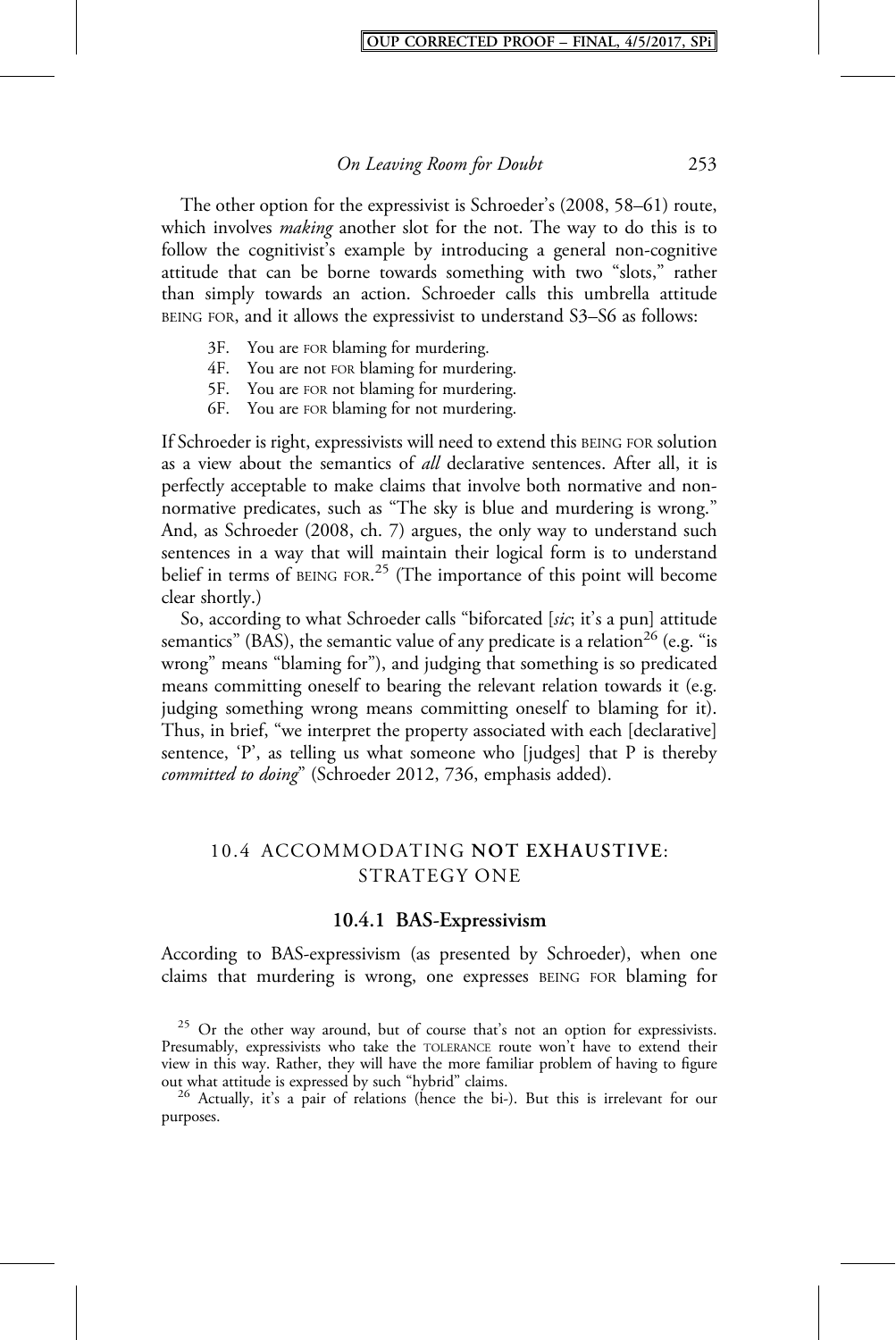murdering. When one claims that murdering is *not* wrong, one expresses BEING FOR not blaming for murdering. The former is a substantive normative judgment (SNJ)-i.e. a judgment that something non-normative is substantively normatively predicated. According to **Not Exhaustive**, since S1 is an SNJ, S2 cannot be (again, because "is wrong" and "is not wrong" constitute an exhaustive predicate set). Obviously, for this to be the case, BEING FOR something cannot always be an SNJ.

The BAS-expressivist seems to have no problem here. After all, she holds that *all* judgments involve BEING FOR. Since presumably not all judgments are SNJs, BEING FOR something is not always an SNJ. But this does raise an important question: If normative and non-normative judgments aren't distinguished by the attitudes they express, what *does* distinguish them?

This question illuminates a potential problem for BAS-expressivism. Part of what's supposed to be appealing about expressivism is its ability to vindicate our sense that SNJ has a special connection with action. When I judge that something is right, wrong, good, bad, etc., it seems that I thereby commit (and perhaps am even motivated) to (not) *doing* something. On a cognitivist view, this is surprising given wide acceptance of the idea that beliefs alone can't lead us to act; we need a desire, or something like it, for that.27 If SNJs are more like desires anyway, the puzzle evaporates. But according to BAS, *all* judgments express BEING FOR, and what someone is FOR tells us what he is "committed to doing." One might thus worry that BAS-expressivists can't account for SNJ's distinctive connection with action not because they treat SNJs as too belief-like—the worry for cognitivists but because they treat *non*-normative judgments as too desire-like!

I think BAS-expressivists have a plausible response here. On Schroeder's model, ordinary descriptive beliefs involve (roughly) BEING FOR *proceeding as if* what one believed were the case. For instance, believing that grass is green is (roughly) BEING FOR proceeding as if grass is green. Arguably, there *is* nothing that, alone, counts as proceeding as if grass is green. Believing that grass is green doesn't commit one to doing anything *particular* until one's other attitudes come into play (e.g. one has a desire to have a green area in front of one's home).

Call a relation *discriminating* if merely bearing that relation to some object commits one to doing something particular (which may be disjunctive, but rules out some options). "Proceeding as if" seems to be a *non-*discriminating relation. This motivates a plausible way of drawing the distinction between normative and non-normative judgments that captures the former's distinctive

 $27$  Of course, not everyone accepts this, but among those who do, it is often taken to speak in favor of expressivism.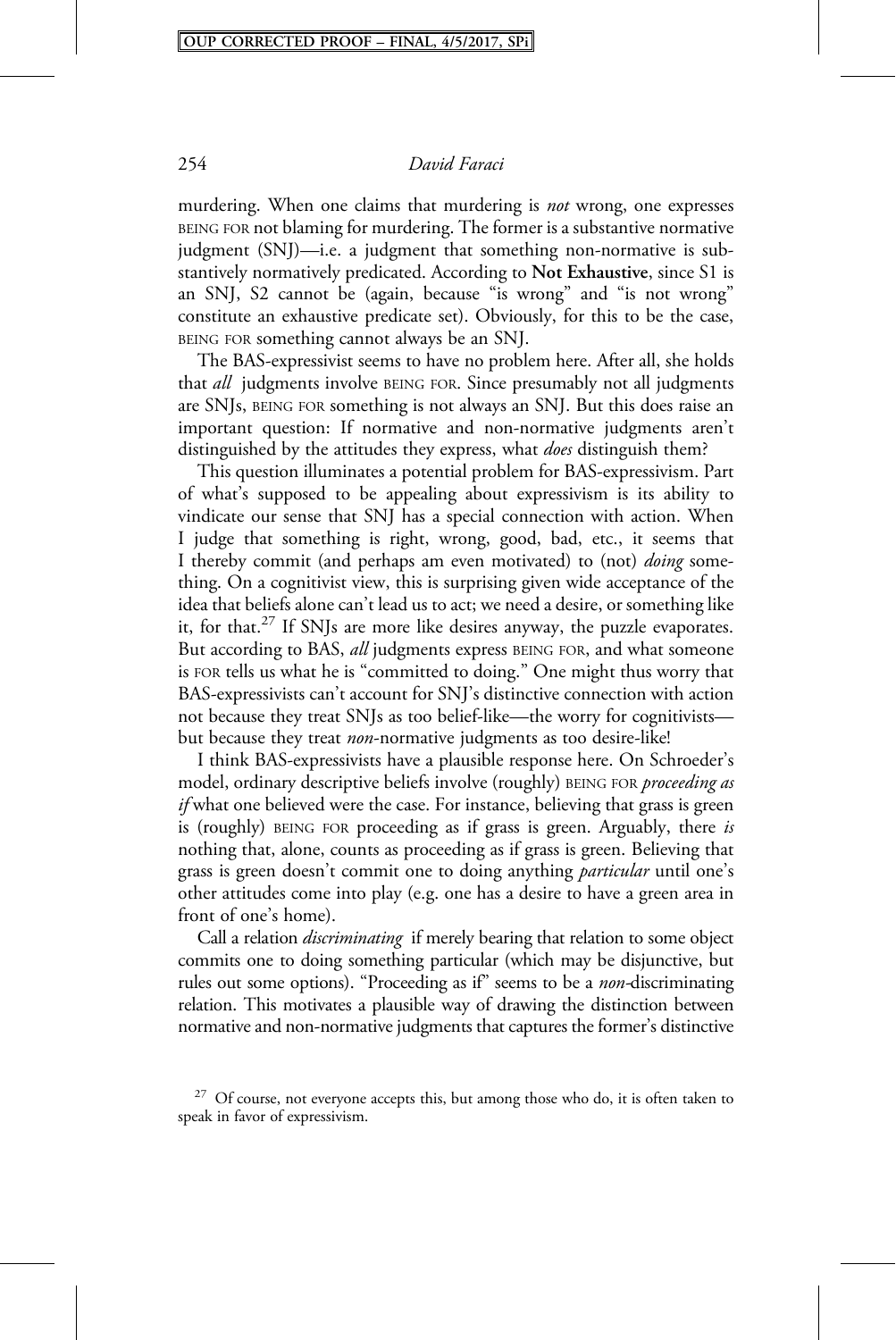connection with action: the former are instances of BEING FOR discriminating relations; the latter are instances of BEING FOR non-discriminating ones.

Unfortunately, this solution exacerbates worries about BAS-expressivist accommodation of **Not Exhaustive**, since BEING FOR not blaming clearly *does* commit one in a particular way (i.e. to not blaming), and thus would fall on the discriminating, and therefore normative, side of this divide.

Of course, our discussion isn't really about blame (or murder, for that matter). "Blame" is just a stand-in for whatever relation one commits to bearing towards something one judges to be wrong. So let us abstract away and say that judging that X is wrong is BEING FOR Φ-ing X and judging that X is not wrong is BEING FOR not  $\Phi$ -ing X.<sup>28</sup> The question, then, is whether there are any suitable candidates for Φ such that BEING FOR Φ-ing X entails making an SNJ while BEING FOR *not* Φ-ing X does not. This seems unlikely, if not impossible. The trouble is that if Φ discriminates, *not* Φ does too. If committing to Φ-ing commits one to doing something or other, committing to *not* Φ-ing commits one to doing *no* such thing.

Of course, BAS-expressivists might propose some other way of accommodating SNJ's distinctive connection with action that also accommodates **Not Exhaustive**, though I cannot think of one. And there still remains the possibility that it is not the nature of Φ itself, but rather the combination of BEING FOR and  $\Phi$  that distinguishes SNJ (in a way that the combination of BEING FOR and *not* Φ does not). And, to be fair, very little has been said about what BEING FOR is like, so perhaps once we understand what kind of commitment the expressivist is talking about, it will turn out that being committed in this way to  $\Phi$ -ing X (for some  $\Phi$ ) entails judging that X is wrong. But it is at least as hard to see what kind of commitment that could be as it is to imagine what Φ could be in the first place.<sup>29</sup>

The only other out here, so far as I can see, would be to claim that  $\Phi$  is an "inherently normative relation." Return briefly to blame. Roughly, the idea would be that blaming for non-wrong things is a category error. One commits to not blaming for things that aren't wrong not in the same "moralized" sense that one commits to blaming for things that *are* wrong, but just in the sense that blaming for non-wrong things is incoherent. Perhaps even nihilists are rationally committed to not blaming for anything,

<sup>&</sup>lt;sup>28</sup> Of course, BEING FOR is just a placeholder too.<br><sup>29</sup> And, remember, the nature of Φ itself must play a significant enough role in making BEING FOR Φ-ing X an SNJ such that BEING FOR Φ-ing X is in some relevant way different from, say, BEING FOR proceeding as if P, which is apparently not an SNJ.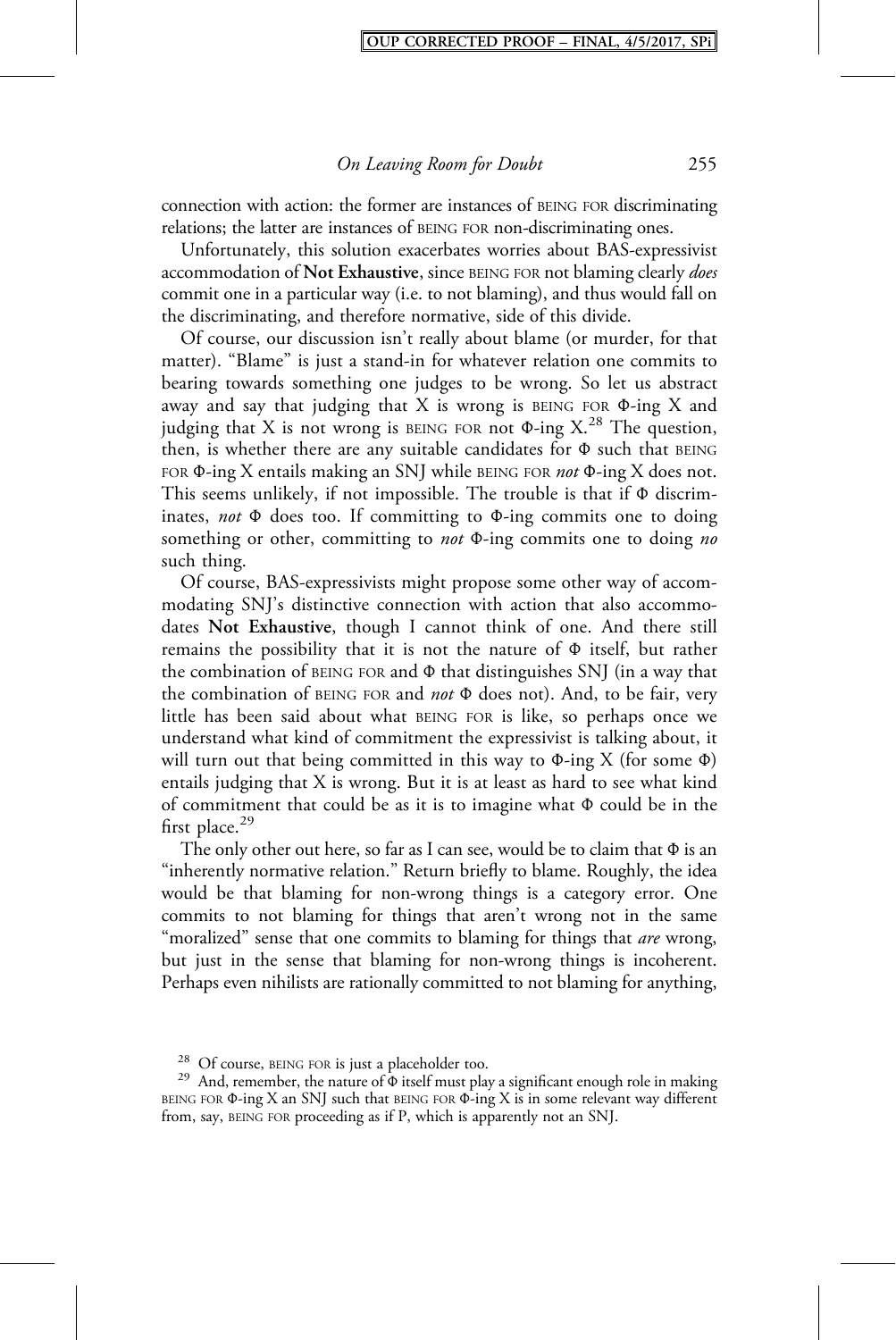if blame is only appropriate where there is (apparent) wrongness, just in virtue of the kind of relation it is.<sup>30</sup>

I am resistant to this kind of line in general. But what matters here is not whether it is independently plausible, but only that it is very hard to see how BAS-expressivists could make use of it. The natural way to cash all this out, after all, is to suggest that "blaming for" entails "judging wrong." Where else would one locate a rational error in blaming for non-wrong things? But the BAS-expressivist cannot say this, on pain of circularity. Having just defined "judging wrong" partly in terms of blame, surely she cannot also understand blame itself in terms of judging wrong. Yet without this, it is hard to see how she could maintain that blame (indeed, that almost *any* relation) is such that committing to bearing that relation towards something entails making an SNJ.

Let's recap: Schroeder has offered the expressivist a recipe for developing a semantic theory that can explain the inconsistency of S1 and S2. According to that recipe, SNJ involves BEING FOR—being, in some sense, committed to—bearing certain relations (the ones that constitute the semantic values of normative predicates) to objects of judgment. Thus, judging that murdering is wrong is "BEING FOR Φ-ing murdering." And judging that murdering is not wrong is "BEING FOR not Φ-ing murdering." If **Not Exhaustive** is true, then BAS-expressivists need to be able to explain how it can be that "BEING FOR Φ-ing" is an SNJ while "BEING FOR not Φ-ing" is not. This raises two problems. First, given that all judgments involve BEING FOR, the BASexpressivist needs to explain what distinguishes normative judgments from non-normative ones. I offered a plausible answer in terms of the distinction between discriminating and non-discriminating relations. However, I further argued that there are unlikely to be—indeed, that it may be impossible for there to be—candidates for Φ such that committing to Φ-ing is discriminating while committing to *not* Φ-ing is not. I therefore submit that the BASexpressivist who solves the negation problem in this way will be unable to accommodate **Not Exhaustive**. At the very least, this means the onus is on the BAS-expressivist to give us some reason to think that she can construct a plausible normative psychology to fill out this BAS schema in a way that's compatible with **Not Exhaustive**.

#### **10.4.2 DA-Expressivism**

Schroeder maintains that the move to BAS is necessary for the expressivist to explain the inconsistency of S1 and S2. But, as already mentioned, not

 $30$  Just to help frame the thought, this is a broadly "Strawsonian" point. Thanks to David Shoemaker for helpful discussion on this point.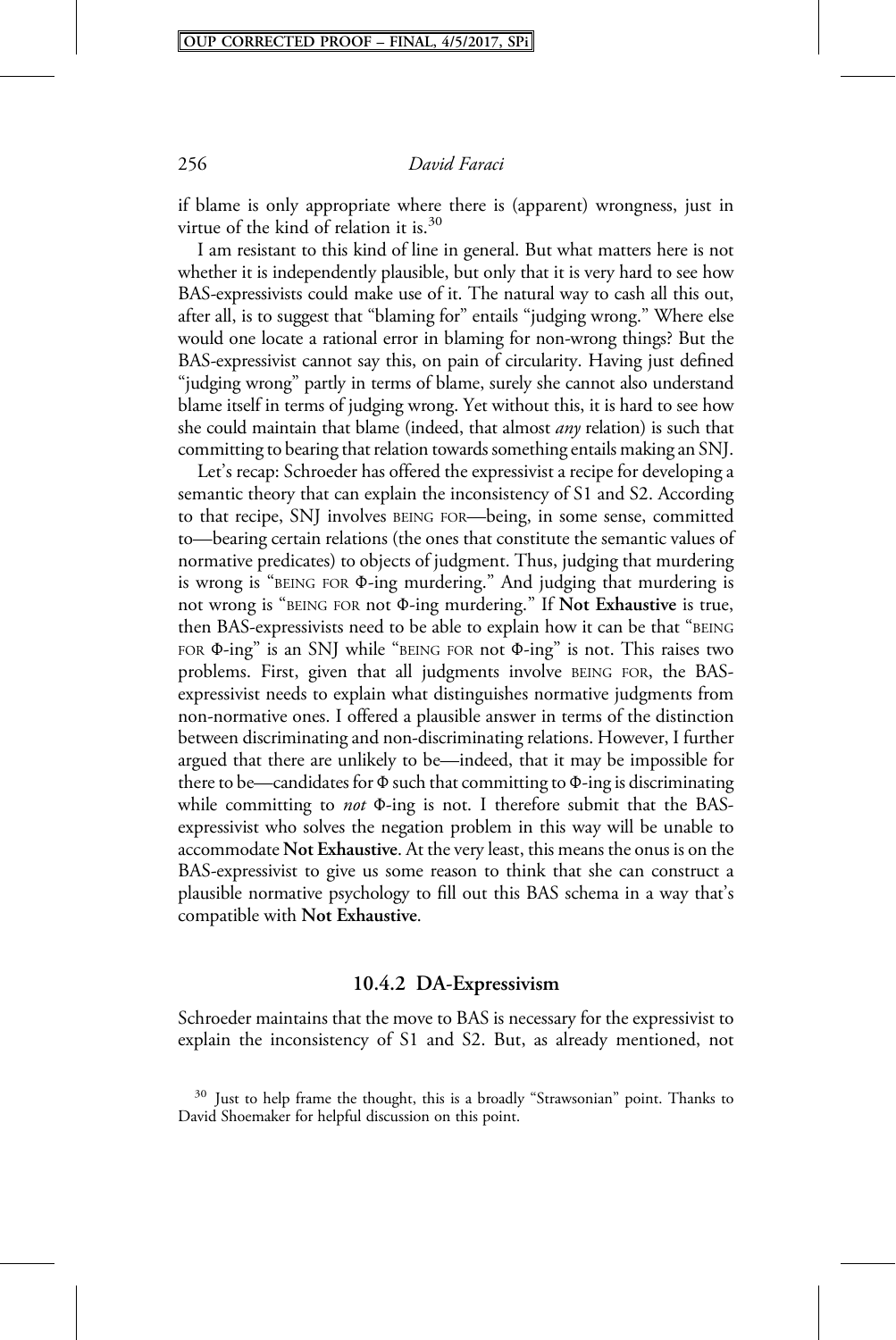everyone agrees with him on this point. It is thus worth considering whether DA-expressivism (again, for "distinct attitudes") fares any better with respect to explaining the inconsistency of S1 and S2 without needing to reject **Not Exhaustive**.

Our example DA-expressivist holds that "murdering is wrong" expresses DISAPPROVAL while "murdering is not wrong" expresses TOLERANCE. According to **Not Exhaustive**, it follows that since DISAPPROVING of murdering is an SNJ, TOLERATING murdering is not. This is, of course, precisely analogous to **Not Exhaustive**'s entailing that, for the BAS-expressivist, since BEING FOR Φ-ing murdering is an SNJ, BEING FOR not Φ-ing murdering is not. The question is whether DA-expressivists can plausibly maintain this.

In his discussion, Schroeder distinguishes two ways in which attitudes can be inconsistent. *A-type inconsistency* results from bearing tokens of the same attitude towards inconsistent contents—e.g. believing P and believing ~P. *B-type inconsistency* results from bearing two distinct yet inconsistent attitudes towards the *same* content—e.g. for the DA-expressivist, DISAPPROV-ING of X and TOLERATING X. Schroeder writes:

*A-*type inconsistency is something that we should all recognize and be familiar with. It happens with beliefs, for example. But *B-*type inconsistency is not something that expressivists can take for granted, because there are no good examples of it. Assuming that DISAPPROVAL and TOLERANCE are inconsistent is taking for granted everything that expressivists need to explain. (Schroeder 2008, 49)

Given this, one option for the DA-expressivist is just to bite the bullet and claim that, inexplicable as it may seem, certain pairs of attitudes are B-type inconsistent, and that's that. If the DA-expressivist takes this line, then perhaps it is not much of a leap for her to further claim that in each case at least one of the relevant attitudes doesn't constitute an SNJ.

I suspect, however, that no actual expressivists would be comfortable with such a blatantly ad hoc response. Rather, actual DA-expressivists typically believe, contra Schroeder above, that there are perfectly good examples of B-type inconsistency. If that's the case, DA-expressivists are in no worse shape than BAS-expressivists in appealing to an analogy to other cases of disagreement in attitude.

Are there other cases of B-type inconsistency? Some think so. In their defense of B-type inconsistency, for example, Baker and Woods (2015) mention the attitude pair like/dislike (among others). Arguably, I am irrational if I both like and dislike the same thing. Other possible example pairs include approval and disapproval, love and hate, or respect and disrespect. In each of these cases, the attitudes in question are distinct attitudes—love is not merely the absence of hate, for instance—yet they seem to be at odds, at least to some degree.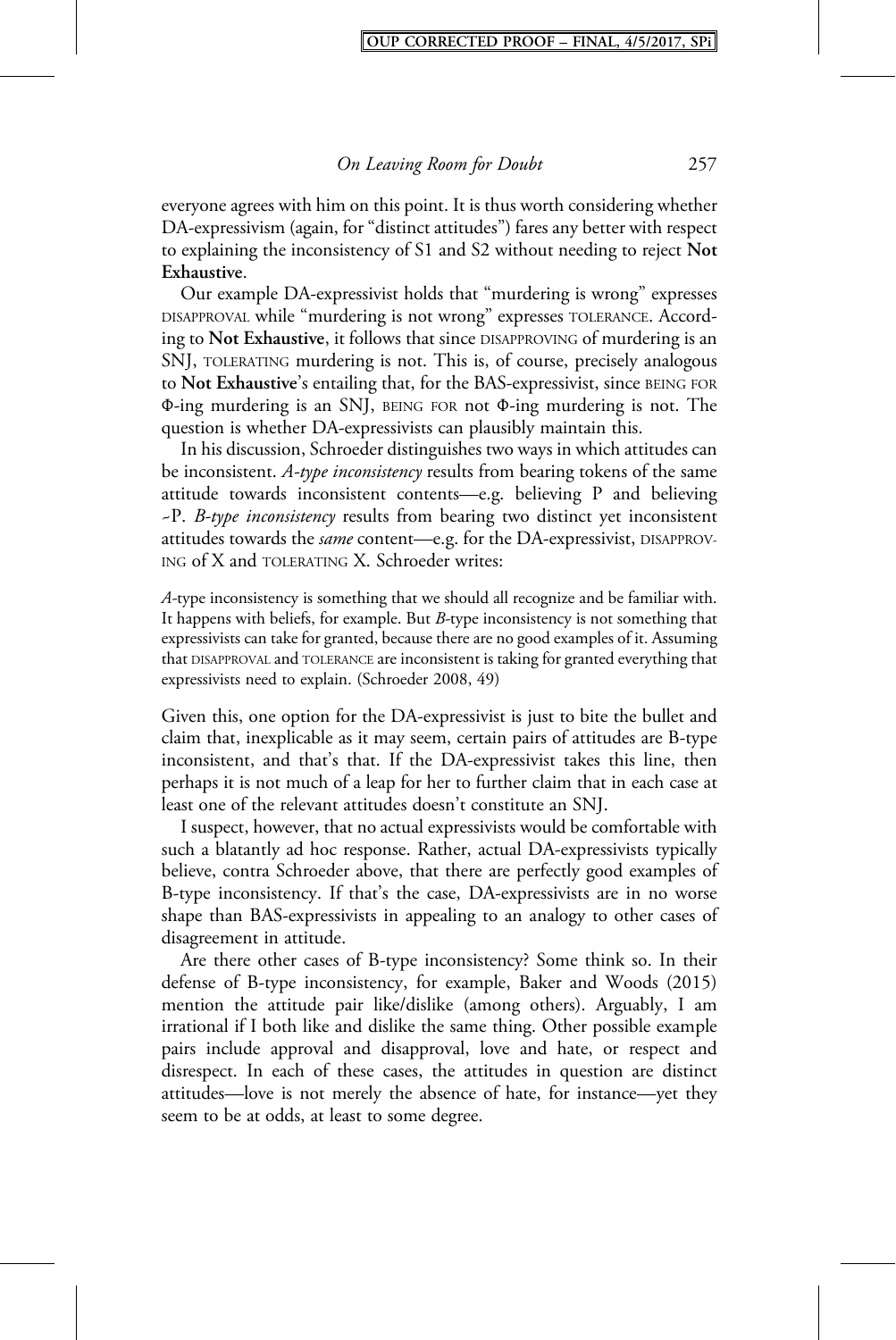#### 258 *David Faraci*

I don't think cases like this will get the DA-expressivist very far. I don't think, for one, that if I love chocolate ice cream and you hate it, we thereby disagree. So the kind of inconsistency here is arguably not of the right kind to help the DA-expressivist make sense of interpersonal disagreement about the normative (which she needs to). But I do not need to settle this issue here. The point here is only that DA-expressivists who deny that their view is ad hoc are going to have to either offer a brand new explanation for B-type inconsistency (something that has never been attempted, so far as I know) or appeal to the precedent set by other examples of B-type inconsistency (as Baker and Woods do). In taking this latter tack, something like the relationship between liking and disliking is probably their best ally—the question of whether it is good *enough* can be set aside.

Let us assume, then, that I am right about what the DA-expressivist strategy is going to look like. The worry is this: suppose that the DAexpressivist appeals to an analogy with a case of apparent inconsistency between the members of distinct non-cognitive attitude pairs, examples of which, again, might include like and dislike, approval and disapproval, love and hate, or respect and disrespect. I submit that in each of these cases, the idea that the relevant attitudes are inconsistent seems acceptable because there is a sense in which the attitudes *lead one in opposing directions.* The ways in which one typically responds to something one likes seem to conflict with the ways one typically responds to something one dislikes. Something similar can be said for each of the cases mentioned and, indeed, I think, for all plausible cases of disagreement between distinct attitudes. $31$ 

The complaint here mirrors the complaint against the analogous BAS move. In §10.4.1, I pointed out that if Φ is a discriminating relation, such that BEING FOR Φ-ing commits one to doing something particular, and it is this that distinguishes it as an SNJ, surely BEING FOR *not* Φ-ing is likewise discriminating. Similarly, here, when a DA-expressivist says that DISAPPROVAL (at least of certain things, like murdering) constitutes an SNJ, this means that DISAP-PROVAL commits one to responding to its object in certain ways. It is natural to think, on analogy with the examples of disagreement in attitude just mentioned, that if TOLERANCE is inconsistent with DISAPPROVAL, this is because

<sup>&</sup>lt;sup>31</sup> An anonymous reviewer worries that this is not the case for disapproval vs. tolerance, that while disapproval and *approval* lead one in opposing directions, disapproval and tolerance do not, for the latter leads one in *no* direction. That sounds wrong to me; it seems to me that to tolerate something requires one to do certain things, such as not chastising those who engage in it. Perhaps some take a more permissive view of tolerance. But notice that the more permissive one gets—e.g. if one automatically counts as tolerating all the things whose existence one is unaware of—the less plausible it is that tolerance can do the work the expressivist needs it to, that to judge it permissible to A could just be to tolerate A-ing (or, in our terms, that to TOLERATE A-ing could be to tolerate A-ing).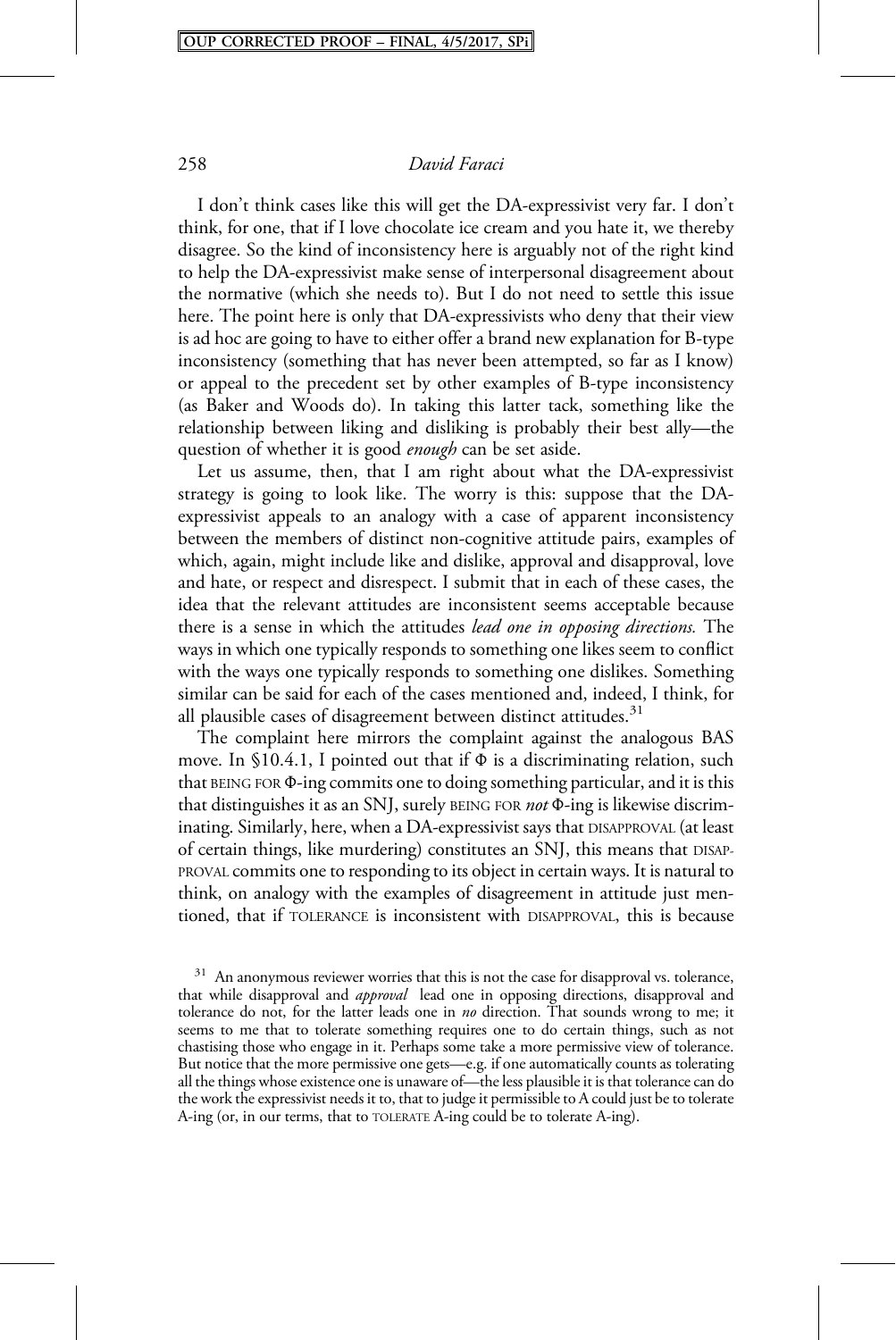TOLERANCE commits one in ways that conflict with the ways DISAPPROVAL commits one. If that's right, it's hard to see how DISAPPROVAL of something could constitute an SNJ without TOLERANCE of its doing the same.

As in the BAS case, this is not a proof of the impossibility of a DA-expressivist solution to this problem. Rather, it is a challenge to the DA-expressivist to give us some reason to think she can develop a plausible normative psychology. We should be suspicious of her ability to do so when we recognize how unlikely it seems that though DISAPPROVAL and TOLERANCE are similar enough to conflict—perhaps because they lead one in opposing directions—only one of the two has those features that make it an SNJ.

#### 10.5 ACCOMMODATING **NOT EXHAUSTIVE**: STRATEGY TWO

#### **10.5.1 BAS-Expressivism**

In §10.4.1, I argued that BAS-expressivists cannot accommodate **Not Exhaustive** by maintaining that BEING FOR bearing a particular relation involves SNJ while BEING FOR *not* bearing that relation does not. Of course, this is only a problem for the BAS-expressivist if judging that murdering is not wrong involves BEING FOR something. Thus far, I assumed this was the case.

To see the second available strategy for attempting to accommodate **Not Exhaustive**, recall the relevant BAS interpretations (continuing to generalize from blaming to Φ-ing):

- 4F. You are not FOR Φ-ing murdering.
- 5F. You are FOR not Φ-ing murdering.
- 6F. You are FOR Φ-ing not murdering.

While (5F) and (6F) entail BEING FOR, (4F) does not. Thus, if the BASexpressivist were to reinterpret judging that murdering is not wrong in line with (4F) (at least in certain cases, like when a nihilist is speaking), such that it is merely *not* BEING FOR Φ-ing murdering, then our earlier worries would dissipate. And, indeed, it seems quite plausible that if judging murdering wrong is BEING FOR Φ-ing murdering, one who judges that murdering is *not* wrong *would* not BE FOR Φ-ing murdering.

Unfortunately, the expressivist is not merely trying to say something about what's going on in the head of someone who judges that murdering is not wrong; she is trying to offer an account of what such a person (let's call him John) *expresses* when he asserts that murdering is not wrong. What's more, John needs to express something that is inconsistent with whatever is expressed by someone who asserts that murdering is wrong.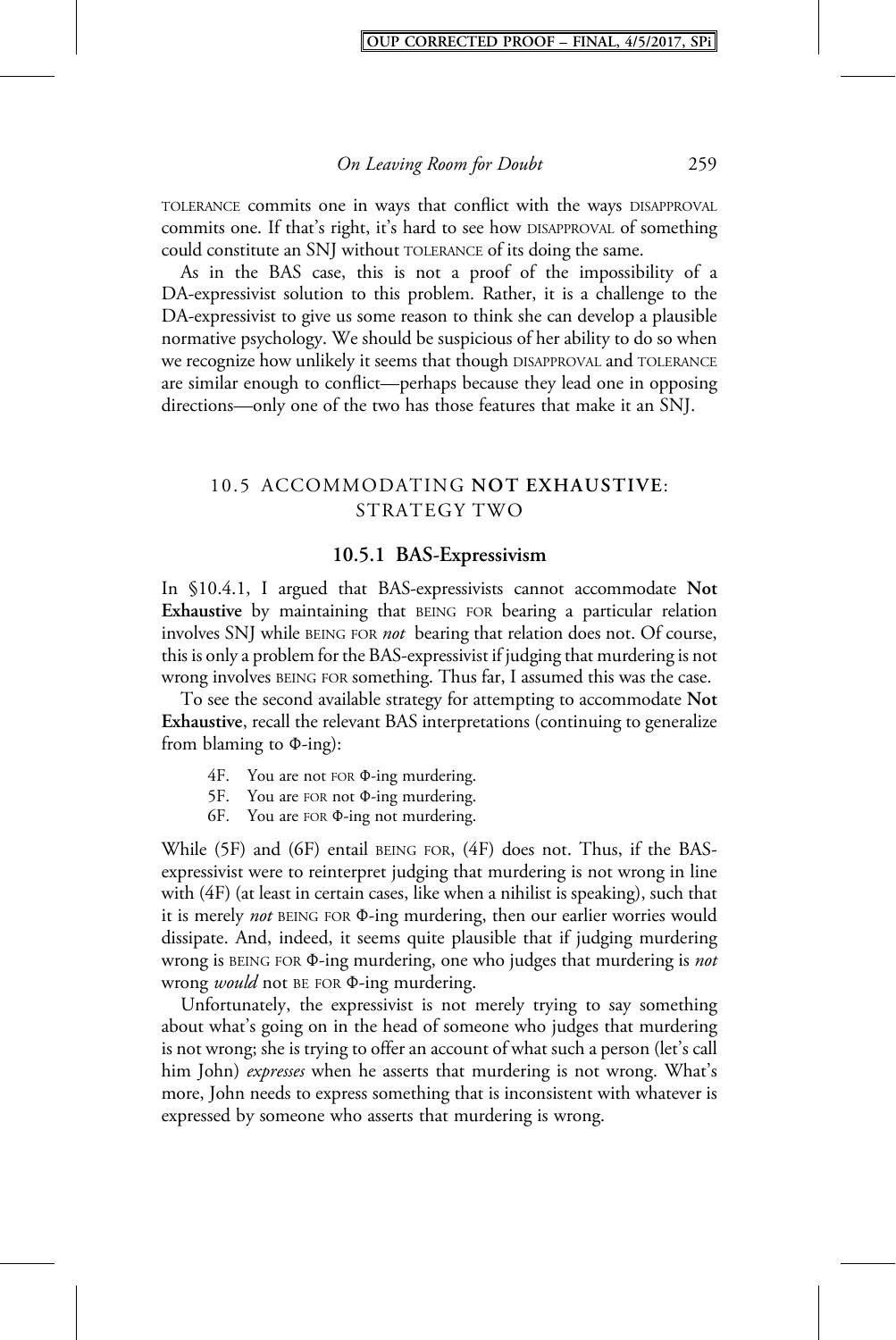#### 260 *David Faraci*

There are potential problems along both lines. First, it may not be possible to directly express the absence of an attitude.<sup>32</sup> Arguably, when we express something we indicate what mental state(s) we are in. But while it is quite plausible that having an attitude is a particular mental state (or set thereof), it is not at all clear that lacking an attitude is.

Second, even if it *is* possible to directly express the absence of an attitude, the basic challenge to explain the inconsistency of S1 and S2 would still not be met. The problem of disagreement remains. If I believe that grass is green and you don't (perhaps you've never seen grass), we do not thereby disagree.<sup>33</sup> In order to take this line, the expressivist would therefore need to understand John's utterance as expressing an absence of BEING FOR *and* show that, in apparent contrast to all other attitudes, BEING FOR something is sufficient for disagreement with those who merely fail to BE FOR it.<sup>34</sup>

One possible out here would be to claim that John is expressing (4F) *indirectly*, via expressing some further attitude—call it NIHILO. It should be clear, though, that this will be of no help to the BAS-expressivist. The relevant conflict would now be between BEING FOR and NIHILO, as opposed to between BEING FOR and not BEING FOR. This would be an instance of B-type

 $32$  As opposed to "indirectly" expressing it—reporting the absence or expressing other attitudes that entail or imply it. I discuss the possibility of appealing to such indirect

<sup>33</sup> An anonymous reviewer suggests that this may not be the case for credences. Suppose I, having no evidence regarding P, have credence 0.5 in P, while you, also without evidence regarding P, have credence 0.9. It might seem we thereby disagree. The reviewer anticipates my response, which is that the disagreement is located in our higher-order attitudes regarding what credences our information supports. The reviewer thinks it reasonable to resist this, to locate the disagreement in the credences themselves, and that this might be a resource for the expressivist. I'll offer two pieces of evidence for my anticipated response. First, notice that we can elicit the same intuitions about belief/ lack of belief by stipulating shared evidence. If neither of us has any evidence about P, yet you believe P and I fail to, arguably we disagree. Surely, this is essentially the same disagreement as in the credences case: one about what attitudes our evidence supports. Second, suppose we stipulate that you and I both take an epistemically permissive view on which a range of credences (that includes both 0.5 and 0.9) is permissible. The appearance of disagreement evaporates, suggesting it stemmed from implicit assumptions about our higher-order beliefs. (It is unclear whether we can do the same thing for belief/disbelief. Do you and I disagree if you believe P, I disbelieve P, but we both think it is epistemically permissible to both believe and disbelieve P, given our shared evidence? I am genuinely uncertain what to say about this, though I suspect we still count as disagreeing in at least some relevant sense that we need not in the belief/lack of

 $34$  This move is open to the BAS-expressivist on the assumption that belief and its absence count as the same attitude-type, which they arguably do not. If they do not, then this line falls afoul of Schroeder's worries about B-type inconsistency which, again, was a primary motivation for the move to BAS in the first place.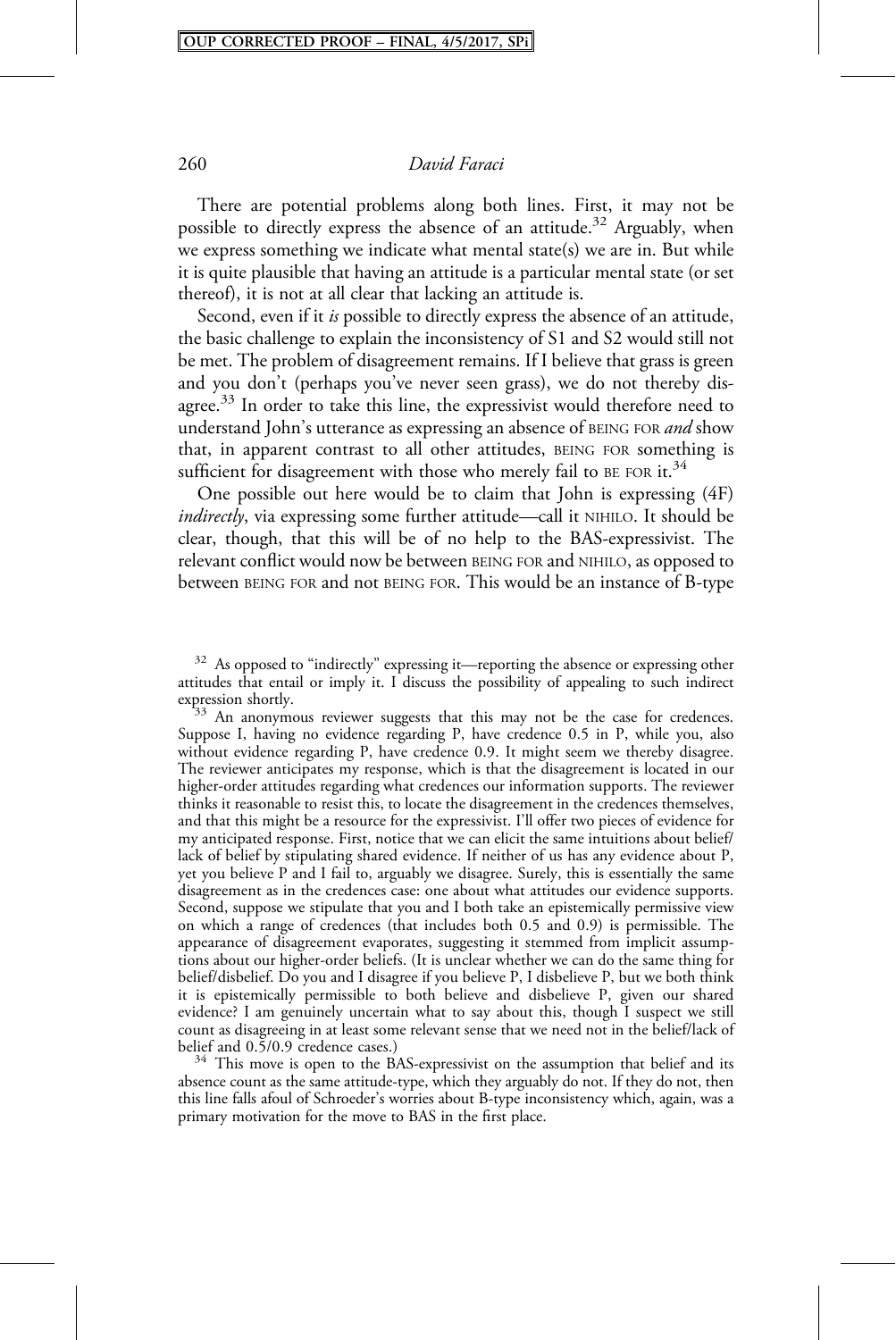inconsistency, rejection of which is a large part of what motivated BAS in the first place.<sup>35</sup>

Summing up: a natural alternative to understanding John's judgment that murdering is not wrong as his BEING FOR not Φ-ing murdering is to understand him simply as not BEING FOR Φ-ing murdering. Unfortunately, this line faces a dilemma. Either John is merely expressing his lack of BEING FOR or he is expressing some further attitude as well. If the former, it is not clear why John disagrees with someone who *is* FOR the relevant thing (again, just as you and I don't disagree simply because you have a belief I lack). If the latter, it seems the BAS-expressivist would have to appeal to B-type inconsistency, rejection of which is what led her to BAS in the first place.<sup>36</sup>

#### **10.5.2 DA-Expressivism**

As before, the DA-expressivist has a second strategy analogous to the BASexpressivist's. Recall the DA-expressivist's interpretations:

- 4E. You do not DISAPPROVE of murdering.
- 5E. You TOLERATE murdering.
- 6E. You DISAPPROVE of not murdering.

<sup>35</sup> Gunnar Björnsson suggests a related alternative (in discussion, but see his 2001): perhaps the correct expressivist semantics is even more complex than suggested by either DA or BAS versions of the view, always including both first-order attitudes (e.g. BEING FOR blaming for) and second-order attitudes of ACCEPTANCE and REJECTION. On this view, nihilists REJECT all first-order normative attitudes. This is a rather different kind of expressivist semantics from either BAS- or DA-expressivism. Perhaps it can deal with the problem I've raised here. Speaking in favor of this is its place in the dialectic. Schroeder motivates his solution to the negation problem by noting the need for added structure, in order to distinguish "not judging" from "judging not." One way to read my challenge is as illuminating the need to distinguish "judging not [internal negation]" from "judging not [external negation]." Perhaps this calls for further structure along the very lines Björnsson proposes. Of course, we still need a full account of ACCEPTANCE and REJECTION and of what makes them inconsistent (some of which Björnsson offers). But most importantly in my mind, we need to consider whether REJECTION of the relevant first-order attitudes can fail to count as an SNJ—i.e. we need to make sure this view doesn't just move the bump in the rug. I have concerns along these lines, but discussion of these will have to be left for another time.

 $36$  There are, of course, other, more radical reinterpretations I haven't discussed. For example, the expressivist could hold that John (supposing he is a nihilist) is expressing his BEING FOR not BEING FOR any discriminating relations. First, this has certain bizarre implications. For instance, for this to be a general solution to the problem, it would presumably have to turn out that all negated normative claims ("murdering is not wrong," pain is not bad," "lying is not vicious") are semantically equivalent (at least for the nihilist). I also suspect that such radical reinterpretations would run up against other arguments made in this chapter, though I do not have the space to explore this issue further here.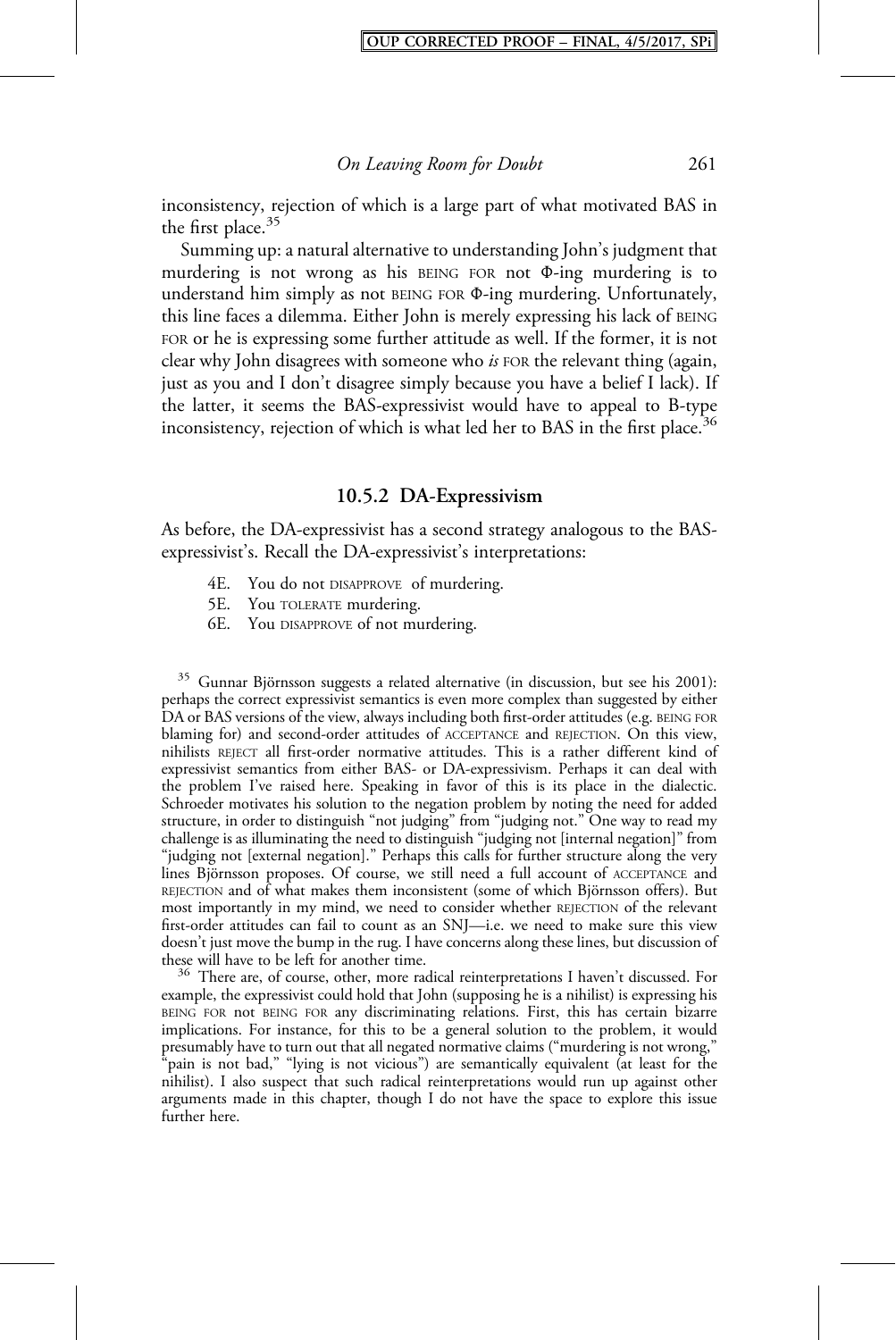Just like the BAS-expressivist, in order to avoid the challenge of explaining why DISAPPROVAL involves SNJ while TOLERANCE does not, the DAexpressivist might look to (4E) and suggest that judging that murdering is not wrong is simply *not* DISAPPROVING of murdering.

First, we might again question whether it is possible to directly express the absence of an attitude. Second, and again as in the BAS case, this view requires the DA-expressivist to maintain that if I DISAPPROVE of murdering and you do not, we thereby disagree. Of course, a DA-expressivist might be able to maintain this (and, indeed, given her apparently permissive attitude towards inconsistency, perhaps she is better situated to do so than the BASexpressivist), but this would surely be a rather large bullet to bite.

The final move here would be, once again as in the BAS case, to suggest that there is some further attitude (NIHILO) the having of which implies or entails a lack of DISAPPROVAL. Unlike the BAS-expressivist, the DA-expressivist may be comfortable maintaining that NIHILO is inconsistent with DISAPPROVAL without explaining why (presumably to the same extent that she is comfortable doing so in the case of DISAPPROVAL and TOLERANCE). Of course, there will be the question of how to distinguish between cases where someone is expressing TOLERANCE and cases where he is expressing this new attitude; but that might not seem so worrisome.

What *is* worrisome, however, is that this move completely undermines the shift away from the proposal explored in §10.4.2. In that section, I argued that DA-expressivists are unlikely to be able to develop a plausible normative psychology that makes sense of there being two distinct, primitive attitudes—DISAPPROVAL and TOLERANCE—that are inconsistent, yet only one of which involves SNJ. Every concern raised there will reapply *mutatis mutandis* to this solution—i.e. to the plausibility of claiming that DISAP-PROVAL and NIHILO are inconsistent, though only one involves SNJ.<sup>37</sup>

#### 10.6 CONCLUSION

**Doubt** and **Not Exhaustive** seem to me independently plausible claims about normative thought and language. What's more, I believe that those with relevant intuitions about normative objectivity should endorse them. If I'm right, however, expressivists in the DA and BAS camps cannot both solve the negation problem and accommodate these claims.

<sup>&</sup>lt;sup>37</sup> Or, more properly, to the plausibility of claiming that there *is* some attitude NIHILO that involves an absence of DISAPPROVAL *and* is inconsistent with DISAPPROVAL in the sense required, though, unlike DISAPPROVAL, it does not involve SNJ.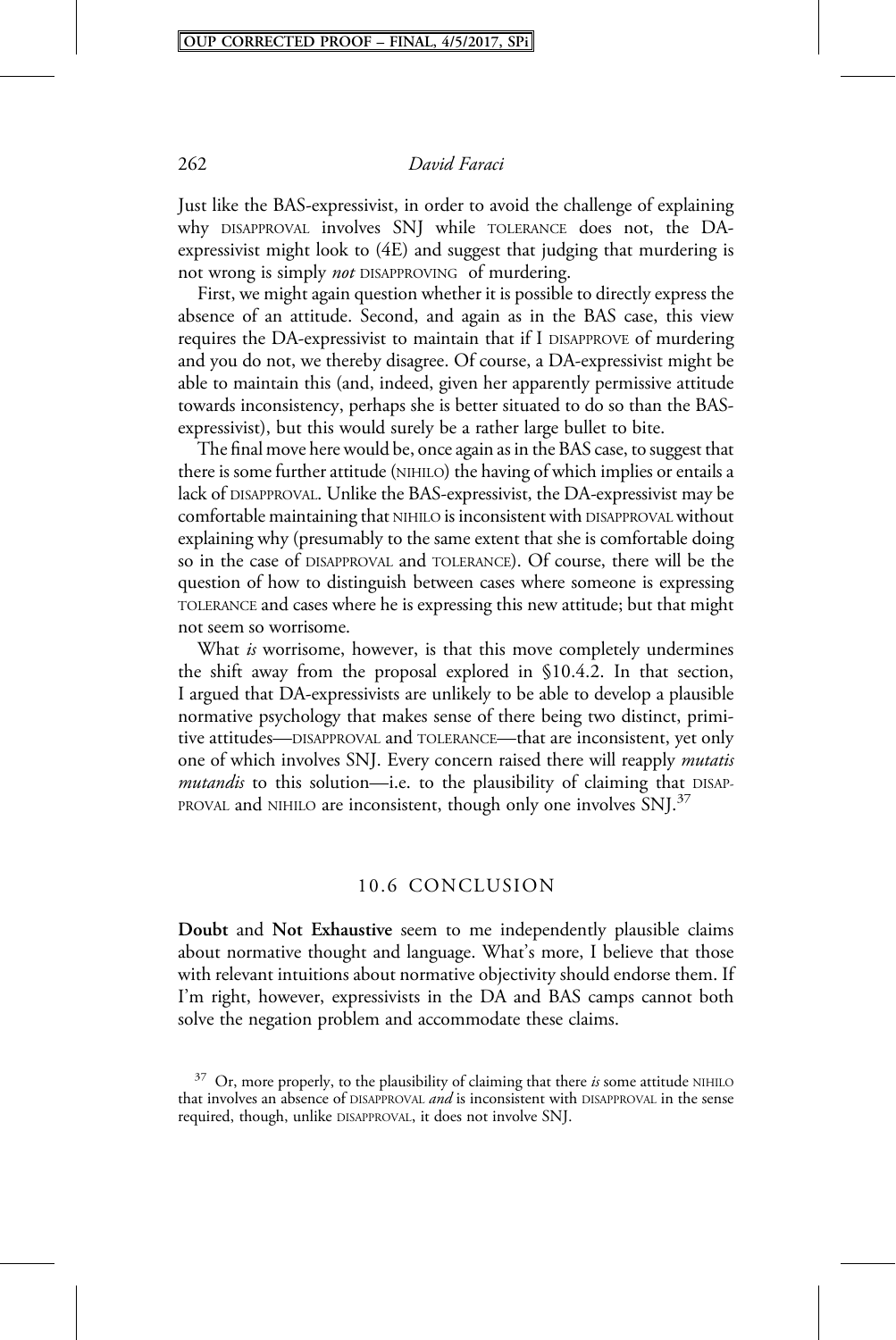This may or may not extend to all forms of expressivism. If it does, then even if the quasi-realist can vindicate quasi-objectivity, quasi-objectivity may not be objective enough. But even if my arguments do not generalize in this way, I hope to have narrowed the field of expressivist views that can accommodate certain intuitions about objectivity. If my strategy can be developed more broadly, exploring the semantic implications of other relevant intuitions, perhaps we can move closer to a dialectic which bears more directly on the "deeper worries" that keep so many of us firmly entrenched in the cognitivist camp.

# *Acknowledgements*

My thanks to Ralf Bader, Gunnar Björnsson, Christian Coons, David Copp, Camil Golub, Tristram McPherson, Japa Pallikkathayil, David Plunkett, Josh Schechter, Dave Shoemaker, Walter Sinnott-Armstrong, Daniel Waxman, Mark Wells, and Sara Worley for useful discussion and feedback. I would like to especially thank Coons and McPherson, with whom I had numerous discussions which were more useful than I can hope to express here. My thanks also to several people who participated in a helpful discussion of the arguments in this chapter on the blog PEA Soup (and, in some cases, in person or via email), especially Jamie Dreier, Alex Gregory, Kate Manne, Mark Schroeder, and Jussi Suikkanen. Thanks to participants at the 2012 Rocky Mountain Ethics Congress, UNC Chapel Hill's 2013 Visiting Faculty Workshop, the 2014 North Carolina Philosophical Society Conference, the 2014 Bellingham Summer Philosophy Conference, and the 2015 Chapel Hill Metaethics Workshop. Finally, thanks to two anonymous reviewers for this volume and, of course, to Russ Shafer-Landau, both for editing this volume and for his tireless efforts on behalf of metaethics.

# *References*

Baker, D. m.s. "Skepticism About Ought Simpliciter."

- Baker, D., and J. Woods. 2015. "How Expressivists Can and Should Explain Inconsistency." *Ethics* 125 (2): 391–424.
- Björnsson, G. 2001. "Why Emotivists Love Inconsistency." *Philosophical Studies* 104 (1): 81–108.
- Blackburn, S. 1988. "How to Be an Ethical Antirealist." *Midwest Studies in Philosophy* 12 (1): 361–75.
- Blackburn, S. 1998. *Ruling Passions: A Theory of Practical Reasoning*. Oxford University Press.
- Copp, D. 1997. "The Ring of Gyges: Overridingness and the Unity of Reason." *Social Philosophy and Policy* 14 (1): 86–101.